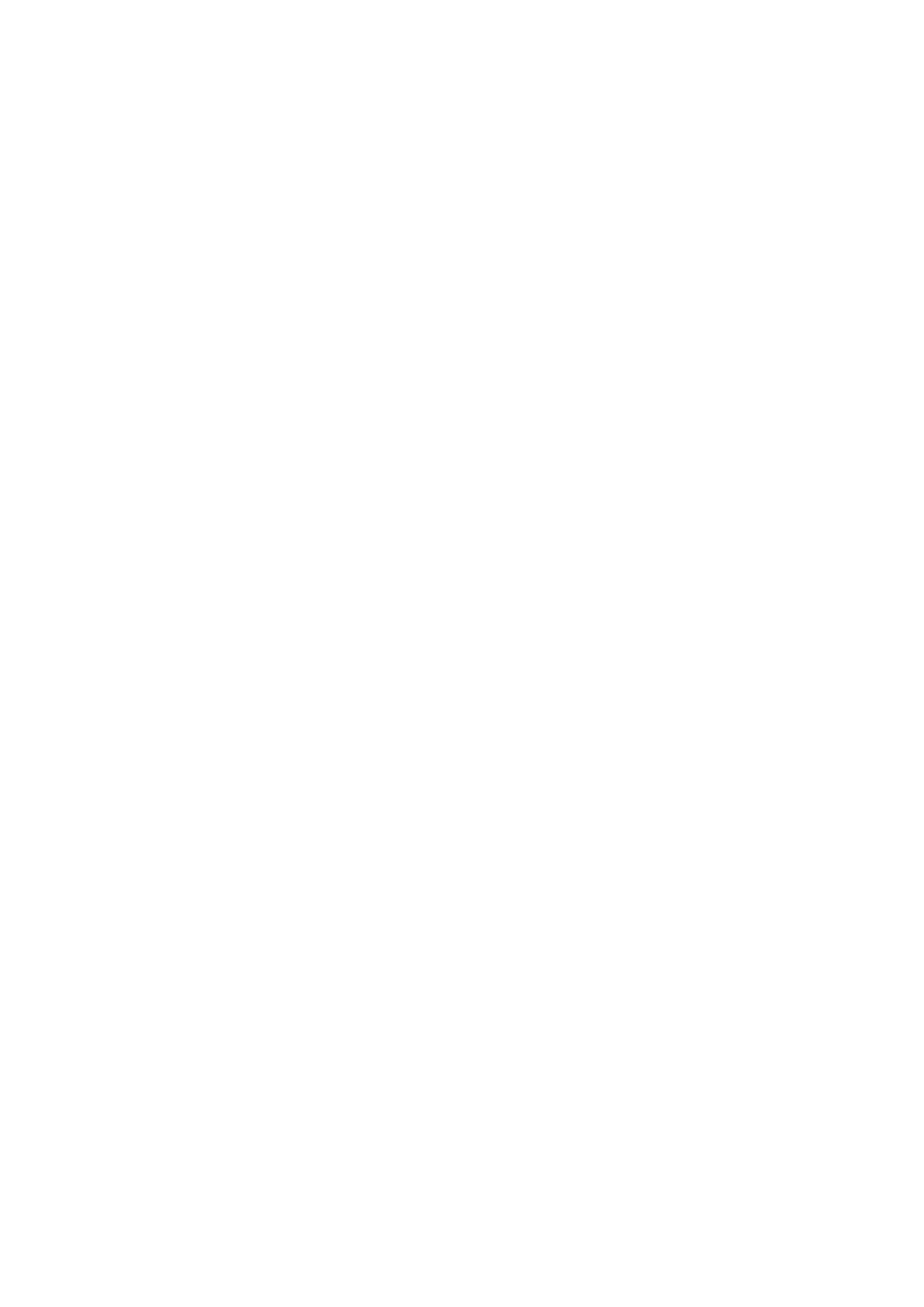## **REPORT**

## **Strengthening legal protection for victims of armed conflicts**

**Table of contents**

**Executive summary**

**Introduction**

- **1. Protection for persons deprived of liberty**
- **2. International mechanisms for monitoring compliance with international humanitarian law and reparation for the victims of violations**
- **3. Protection of the natural environment**
- **4. Protection of internally displaced persons**
- **5. The consultation on strengthening legal protection for victims of armed conflicts**

**Conclusion**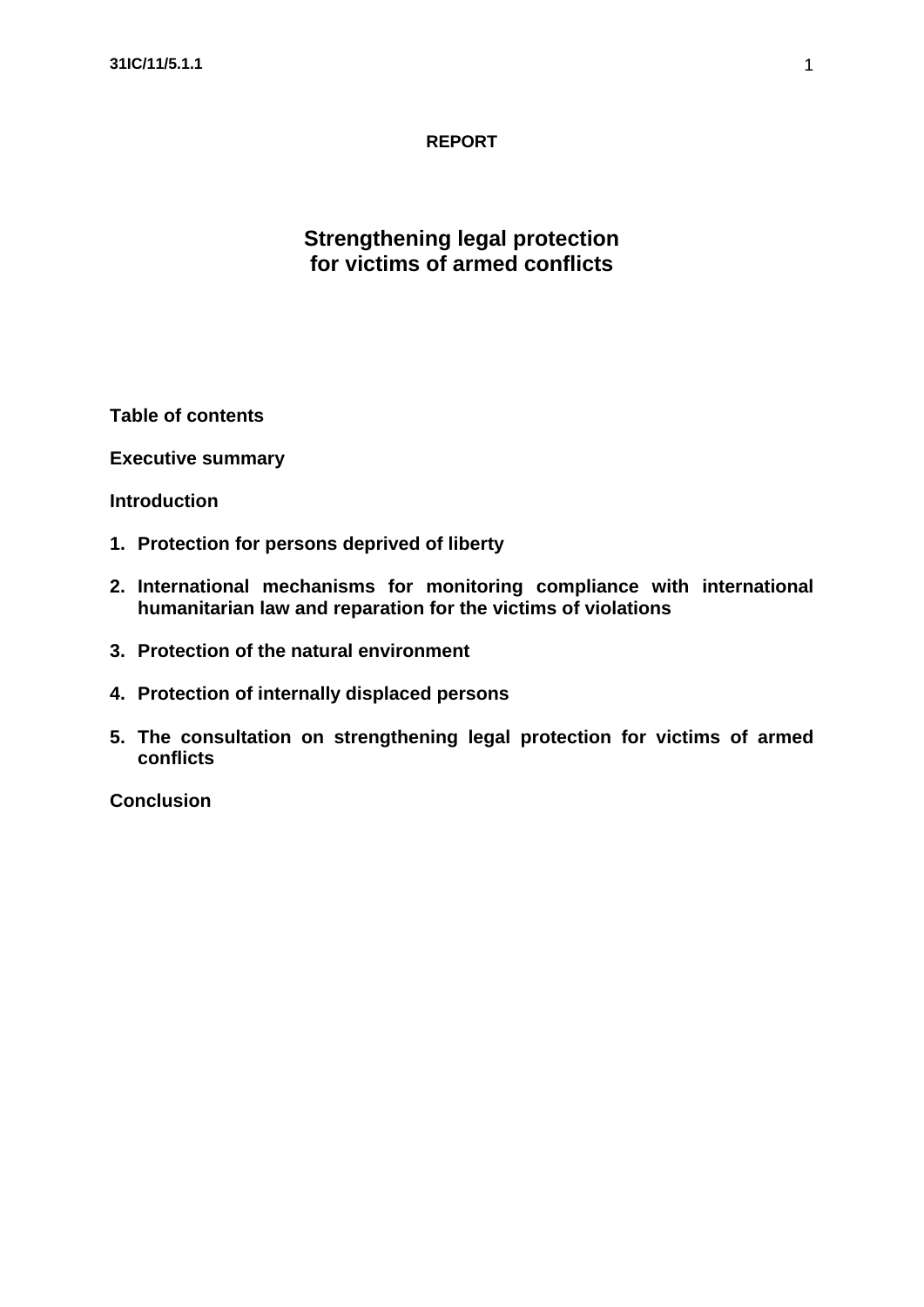#### **Executive summary**

This report sums up a process of reflection initiated by the ICRC in 2008 to determine whether, and to what extent, international humanitarian law as it exists today continues to provide an appropriate response to the humanitarian problems arising in armed conflicts. In order to answer that question, the ICRC first conducted an internal study of both the reality of contemporary armed conflicts and the content of the applicable international legal framework. It then consulted the States with a view to discovering to what extent the conclusions of that internal study are more broadly shared and to gauge the possibilities for strengthening legal protection for victims of armed conflicts in certain areas. The conclusions presented in this report will be debated during the plenary sessions of the  $31<sup>st</sup>$ International Conference of the Red Cross and Red Crescent, at which the ICRC will also submit, for adoption, a resolution on strengthening legal protection for victims of armed conflicts.

#### *The principal conclusions of the ICRC study on strengthening legal protection for victims of armed conflicts*

With respect to most of the questions examined, the ICRC study showed that international humanitarian law, in its current state, provides a suitable legal framework for regulating the conduct of parties to armed conflicts. In almost all cases, what is required to improve the victims' situation is stricter compliance with that framework, rather than the adoption of new rules. If all the parties concerned showed perfect regard for international humanitarian law, most current humanitarian issues would not exist. All attempts to strengthen humanitarian law should therefore build on the existing legal framework. There is no need to re-open the discussion on rules of long-established validity.

However, the ICRC study also showed that international humanitarian law, in its current state, was not perfect in every respect and should be developed in some areas. More precisely, the ICRC concluded that it must be strengthened in four main areas.

The first is *protection for persons deprived of liberty*, especially in situations of noninternational armed conflict. In some cases, lack of adequate infrastructure and resources hampers the establishment of a proper detention regime; but the dearth of relevant legal norms is just as significant an obstacle to safeguarding the life, health and dignity of those who have been detained. More particularly, there is a need to strengthen the rules on material conditions of detention with a view to ensuring that detaining parties, whether State or non-State, ensure that the people in their power are treated humanely. Another significant issue of humanitarian concern is the insufficient legal protection provided for internees during non-international armed conflicts. Internment is widely practised to detain persons for security reasons without bringing criminal charges against them. Another matter of concern is the protection of detainees transferred from one authority to another, either during or after the transfer. In certain instances, such persons have endured serious violations of their rights: persecution, torture, forced disappearance, and even murder.

The *international mechanisms for monitoring compliance with international humanitarian law and reparation for victims of violations* constitute another area in which legal development should be explored. Insufficient respect for applicable rules is the principal cause of suffering during armed conflicts. In recent years, the emphasis has been on developing criminal law procedures to prosecute and punish those who have committed serious violations of humanitarian law, but appropriate means for halting and redressing violations when they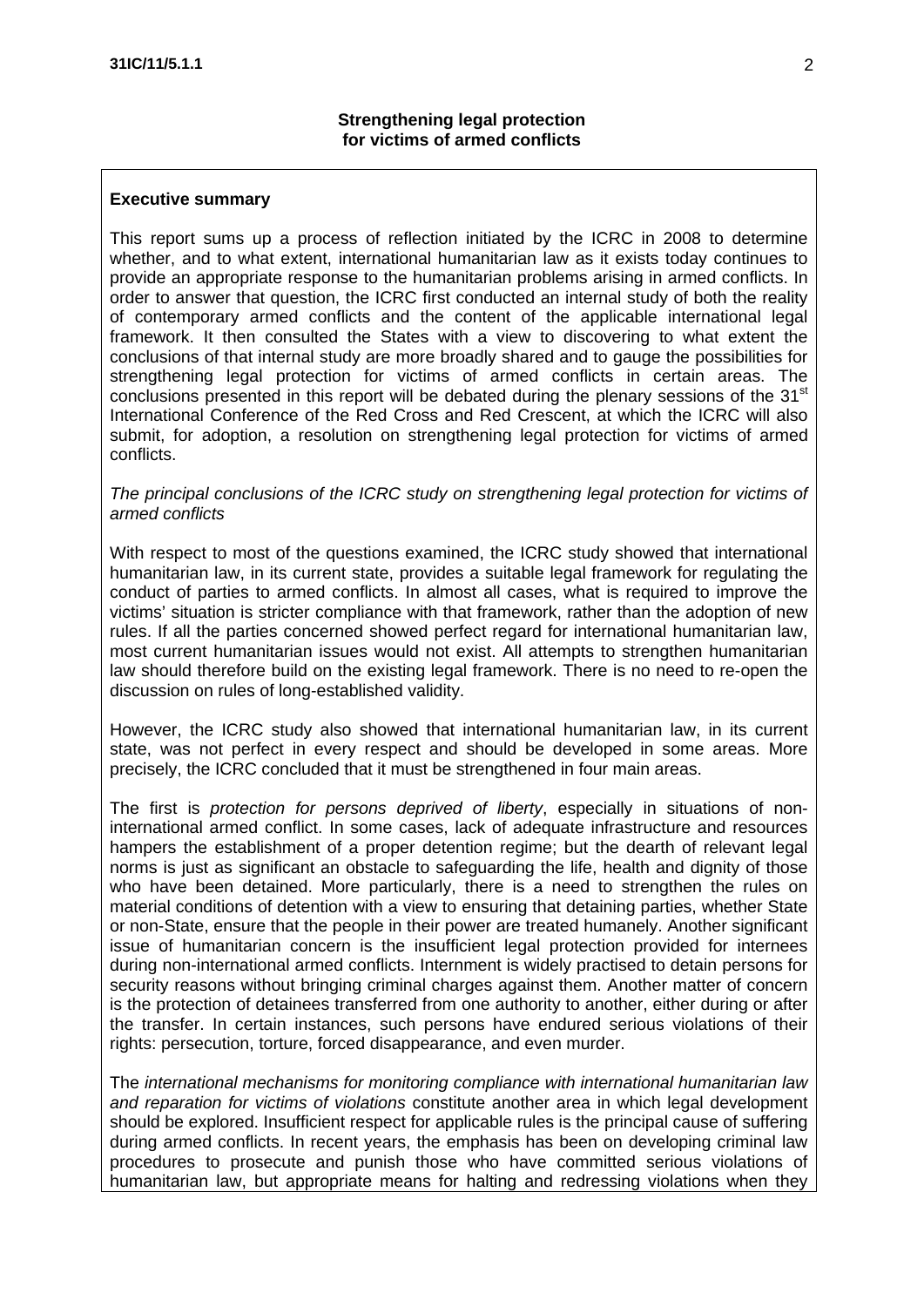occur are still lacking. Most of the procedures provided under humanitarian law have not or have almost never been used in practice. What is more, these procedures only apply in cases of international armed conflict. It is true that some monitoring and implementing mechanisms have been developed outside the ambit of humanitarian law, but these mechanisms also have their limitations.

The third area of concern in which, in the ICRC's view, humanitarian law has to be reinforced is *protection of the natural environment*. The serious harm done to the natural environment during numerous armed conflicts has only added to the vulnerability of those affected by the fighting. Human beings depend on the environment for their livelihood and well-being, in some cases even their survival. However, international rules protecting the environment in armed conflicts are either lacking or insufficient.

Lastly, the ICRC believes that the law *protecting internally displaced persons* should also be strengthened. While providing adequate protection for these persons is one of the most daunting tasks in humanitarian work, the relevant legal framework continues to be deficient. For instance, measures should be adopted to enable displaced persons to return to their homes under satisfactory conditions. The law should also be improved so as to preserve family unity and ensure that internally displaced persons can access the documents they need to enjoy their rights.

#### *The consultation on strengthening legal protection for victims of armed conflicts*

Generally speaking, the States that took part in the consultation relating to the ICRC study largely confirmed that international humanitarian law remains as relevant today as ever for the protection of victims of armed conflicts. They agreed that, in most cases, the best response to the victims' needs is to strengthen respect for existing rules.

The States consulted also broadly agreed on the analysis of the humanitarian concerns set out in the study; their views on how to address these concerns in legal terms varied, however, and therefore remain open for discussion. All options must be studied, including the preparation of soft-law instruments, the identification of best practices and the facilitation of expert processes aimed at clarifying existing rules.

This being said, the consultation showed that the States were not all entirely convinced that the law needed reinforcement in all the areas identified by the ICRC. They also indicated that it would not be realistic to work simultaneously on all four areas. Most of them would like to see future discussions focus for the time being on two areas, namely protection for persons deprived of liberty and mechanisms for monitoring compliance with international humanitarian law. The ICRC now believes that any future action to strengthen legal protection for victims of armed conflicts should be based on that conclusion.

This report will be deliberated during the International Conference plenary session. It should enable the participants to acquire more detailed knowledge of the ICRC's conclusions in the four areas mentioned above. The deliberations will provide all interested parties – including those that did not take part in the initial consultation – with an opportunity to express their points of view. They will be able to indicate to what extent they agree with the analysis presented in the ICRC study and the choices proposed following the initial consultation.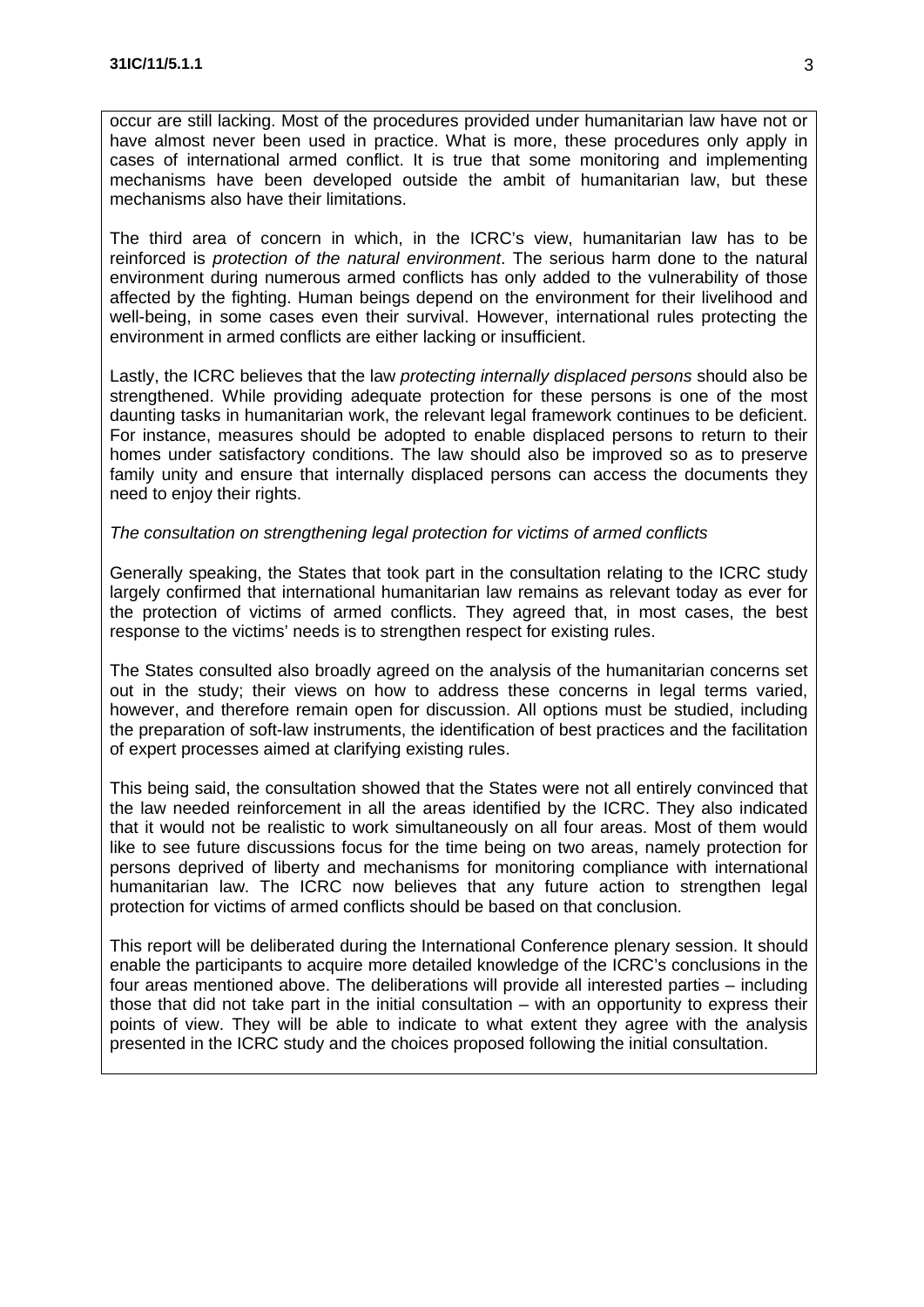#### **Strengthening legal protection for victims of armed conflicts**

#### **Introduction**

This report presents the current status of a process of reflection undertaken by the ICRC on the need to strengthen legal protection for victims of armed conflicts.

Initially, the process was conducted within the ICRC, which carried out an **internal study** that had two main objectives: a) identifying and understanding, more precisely and clearly, the humanitarian problems arising from armed conflicts; b) determining whether, and to what extent, international humanitarian law, as it exists today, provides an adequate response to those problems. The ICRC thus systematically analysed the reality of contemporary armed conflicts, chiefly on the basis of its operational experience, but taking account of the observations of others as well. On the basis of that analysis, the ICRC endeavoured to determine whether the law needs to be reinforced in order to strengthen the protection of victims of armed conflicts.

This internal study was two years in the making. It examined 36 subjects covering most of the areas in which international humanitarian law could potentially be considered to need strengthening. It considered, for example, the protection of civilian populations and objects in the conduct of hostilities, the treatment of those in the hands of a party to an armed conflict (analysing the various categories of persons covered by international humanitarian law), respect for the law and reparation for the victims of violations.

The study was necessary for the ICRC to be able to present results based on an in-depth analysis and hence to formulate proposals for the States. It was motivated by the need to ensure that international humanitarian law continues to provide a response to the humanitarian problems observed in the field. It is grounded in the Statutes of the International Red Cross and Red Crescent Movement.<sup>1</sup> It is nevertheless but a preliminary phase; its conclusions must be shared and discussed more widely.

The ICRC publically announced the outcome of the study on 21 September 2010. On that occasion, it also stated that it intended to consult a representative number of States, while inviting all States wishing to do so to share their views with it. $^2$ 

With regard to most of the subjects analysed, the study showed that international humanitarian law continues to provide an appropriate framework for regulating the conduct of parties engaged in armed conflicts. It continues to strike a reasonable and pragmatic balance between military necessity and humanitarian requirements. In most cases, what is required to improve the situation of victims of armed conflicts is stricter compliance with the existing legal framework, rather than the adoption of new rules. If international humanitarian law were held in perfect regard by the parties concerned, many current humanitarian issues would not exist. All attempts to strengthen humanitarian law should, therefore, build on the existing legal framework. There is no need to discuss rules – customary or treaty-based - whose validity has been long established.

 $<sup>1</sup>$  Under Article 5 of the Statutes of the International Red Cross and Red Crescent Movement, the</sup> ICRC's role includes "to work for the faithful application of international humanitarian law applicable in armed conflicts" and "to work for the understanding and dissemination of knowledge of international humanitarian law applicable in armed conflicts".

<sup>2</sup> *Strengthening legal protection for victims of armed conflicts: The ICRC Study on the Current State of International Humanitarian Law*, Address by J. Kellenberger, ICRC President, 21 September 2010 (available on the ICRC website).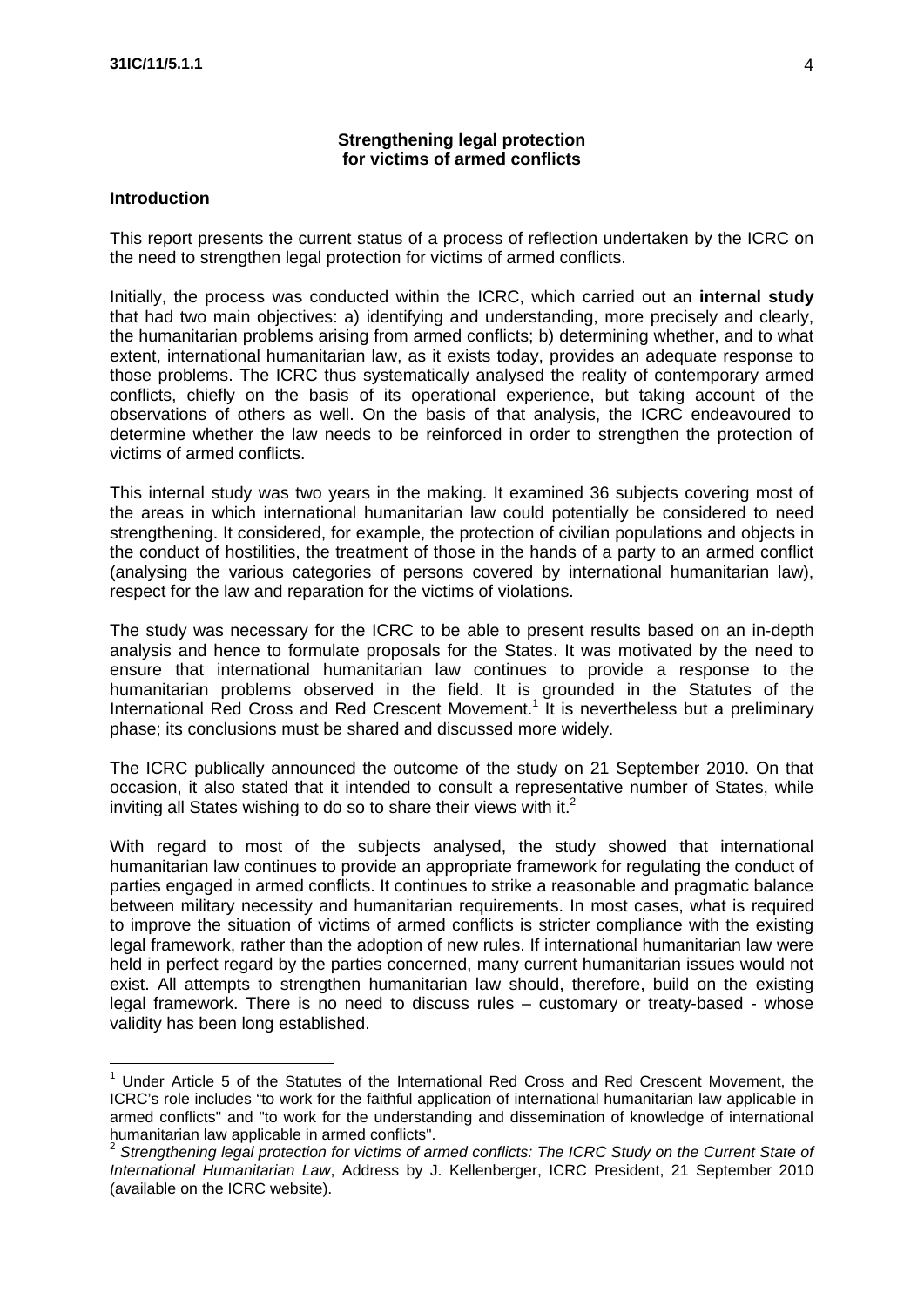The ICRC considers, for example, that international humanitarian law, in its current state, provides a response to humanitarian issues in areas such as respect for and protection of the sick and wounded, the protection of persons in enemy hands (in particular the prohibition of ill-treatment and torture) and the rules governing the conduct of hostilities (the principles of distinction, proportionality and precaution). In these areas, the protection of victims of armed conflicts requires greater respect for existing rules.

However, the ICRC study also showed that international humanitarian law sometimes falls short of the needs observed in the field. It specifically pointed to four areas in which the legal rules need strengthening: a) the protection for persons deprived of liberty; b) international mechanisms to monitor compliance with international humanitarian law and reparation for the victims of violations; c) protection of the natural environment; d) protection of internally displaced persons.

In a second phase, the ICRC engaged in **dialogue with the States** in order to determine to what extent they agreed with the conclusions of its internal study and to gauge the possibilities for strengthening legal protection for victims of armed conflicts, either in all four of the areas identified or only in some of them.

The States that took part in the consultation largely confirmed that international humanitarian law has lost none of its relevance for the protection of victims of armed conflicts. They agreed that, in most cases, the best means of meeting the victims' needs is to ensure respect for existing rules. They also broadly shared the factual analysis set out in the ICRC study. Most of them recognized that the four areas highlighted by the study were a source of serious practical concerns. They nevertheless also indicated that it would not be realistic to work simultaneously on all four. They believed that priorities should be set in the light of the level of interest expressed by the States in each area. In that regard, the consultation revealed that the dialogue on strengthening international humanitarian law should be pursued on two subjects, namely protection for persons deprived of liberty and international mechanisms for monitoring compliance with international humanitarian law. It was those two topics that attracted the most interest from States. The ICRC announced the results of the consultation on 12 May 2011. $3$  Its action to strengthen legal protection for victims of armed conflicts will henceforth be guided by those results.

With regard to the outcome of the dialogue, the ICRC considers that all options aimed at strengthening the law must be studied and discussed. The consultation showed that the States wished to examine all possible solutions, including the preparation of soft-law instruments, the identification of best practices and the facilitation of expert processes aimed at clarifying existing rules.

It bears reminding that strengthening the legal framework applying to armed conflicts presupposes that complementary legal regimes – such as human rights law - are taken into consideration. The ICRC believes that the international law of human rights applies both in times of peace and armed conflict. It is therefore essential that any development of humanitarian law avoids all unnecessary overlap with existing rules of international law, in particular human rights law. The added value of developing humanitarian law relates first to the regulation of non-international armed conflicts. Even though human rights law is applicable in such situations, it does not solve all humanitarian questions in practice, as it is only binding on States. International humanitarian law, on the contrary, imposes obligations on all parties to an armed conflict, including non-governmental armed groups. Another essential fact must also be kept in mind: humanitarian law has to be respected in all

<sup>3</sup> *Strengthening legal protection for victims of armed conflicts – States' consultations and way forward,*  Address by J. Kellenberger, ICRC President, 12 May 2011 (available on the ICRC website).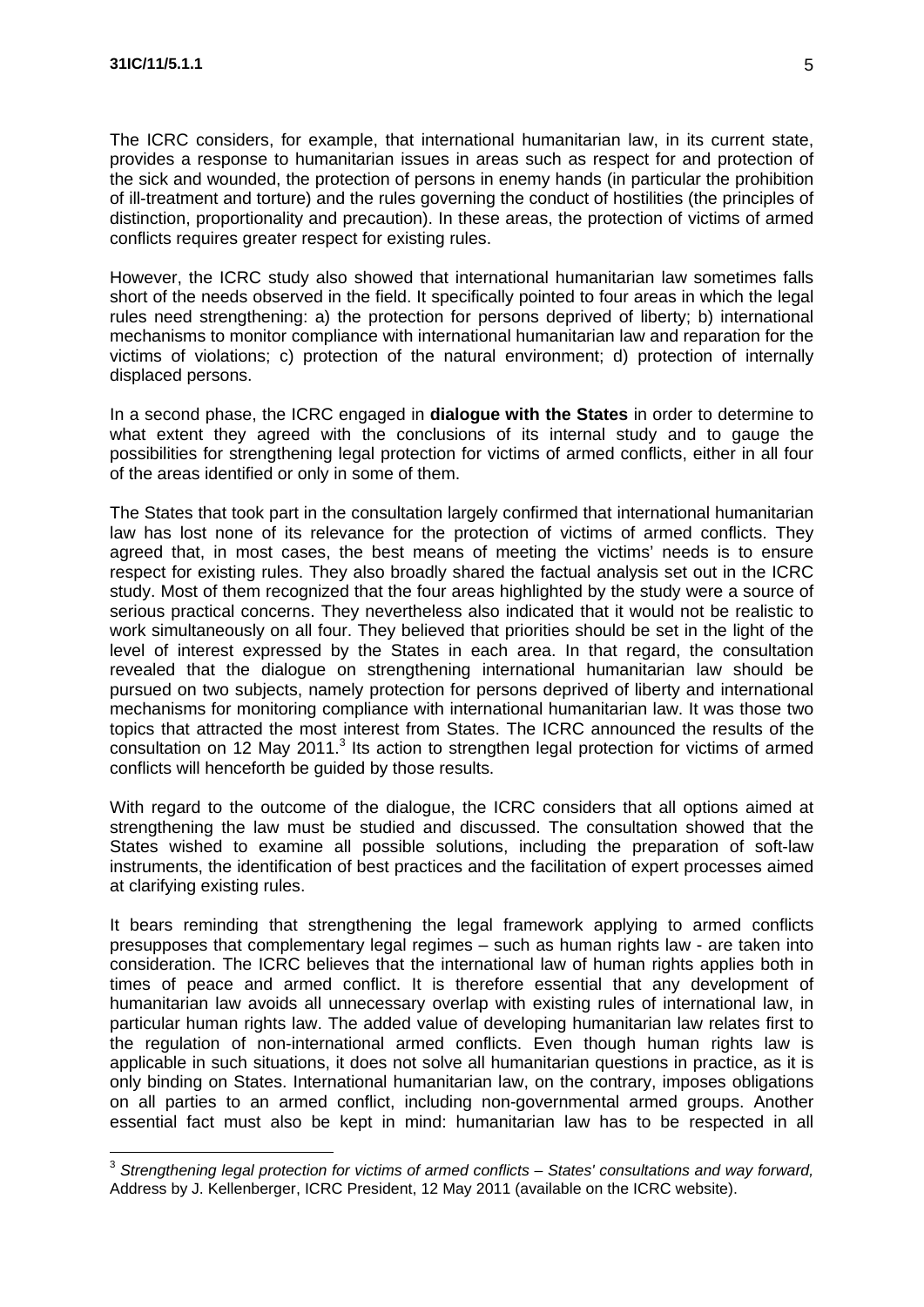circumstances, whereas derogation from some provisions of human rights law is permitted during emergencies. The codification of humanitarian law may therefore help to prevent legal gaps in practice.

The discussion will now be pursued at the **31st International Conference of the Red Cross and Red Crescent**. The present report will be deliberated in plenary, allowing all interested participants – including those that did not take part in the initial consultation – to express their points of view. It will provide them with an opportunity to indicate whether and to what extent they share the ICRC's analysis as presented in its study and agree on the options proposed following the initial consultation. They will also be able to suggest the best and most constructive ways of taking the dialogue forward. The ICRC will also submit, for adoption, a resolution on strengthening legal protection for victims of armed conflict.

This report starts by outlining the reasons for which the ICRC internal study concluded that the legal protection of victims of armed conflicts needed strengthening in four main areas. Those areas are examined one after the other (sections 1 to 4). The analysis focuses on the humanitarian concerns to which the existing legal regime, in the ICRC's view, does not provide a response or provides an insufficient response. It does not, however, propose solutions in terms of normative strengthening. Those solutions must be sought and discussed on the basis of a broader process of consultation involving the States and other interested parties. The last section (section 5) presents the results of the consultation of States in greater detail. It explains why the ICRC now considers that future reflection should concentrate on protection of persons deprived of liberty and international mechanisms for monitoring compliance with international humanitarian law.

## **1. Protection for persons deprived of liberty**

#### *Introduction*

Detention is a regular and inevitable consequence of armed conflict, regardless of whether the conflict is international or non-international. For the purposes of this document, "detention" refers to the deprivation of liberty of a person for reasons related to an armed conflict. The two main forms of long-term detention in armed conflicts are: i) internment, i.e. administrative detention for security reasons, and ii) detention for the purposes of criminal proceedings. "Internment" is the term used in international humanitarian law term to denote the detention of a person believed to pose a serious threat to the detaining authority's security, without the intention of bringing criminal charges against such person. This document does not deal with internment in international armed conflicts, which is governed in detail in the Third (prisoners of war) and Fourth (protected persons) 1949 Geneva Conventions. Detention for the purpose of criminal proceedings is the deprivation of liberty to which a criminal suspect may be subjected, lasting until acquittal or final conviction on appeal.

Regardless of the duration of or reasons for detention, persons deprived of liberty are vulnerable because they depend entirely on the detaining authority for the satisfaction of their material and non-material needs. When individuals or groups of persons finds themselves in the hands of the enemy in an armed conflict, their vulnerability is all the more pronounced due, inter alia, to the animosities generated by the conflict and to the general deterioration of social and other structures. Thus, material conditions of detention are inadequate in many situations of armed conflict, affecting both detainees' dignity and their physical and mental integrity. Similarly, detainees are often unaware of the specific reasons for their detention or of the steps they may take to make use of their rights. The detainees' anxiety levels are in some cases exacerbated by the prohibition of contact with their families.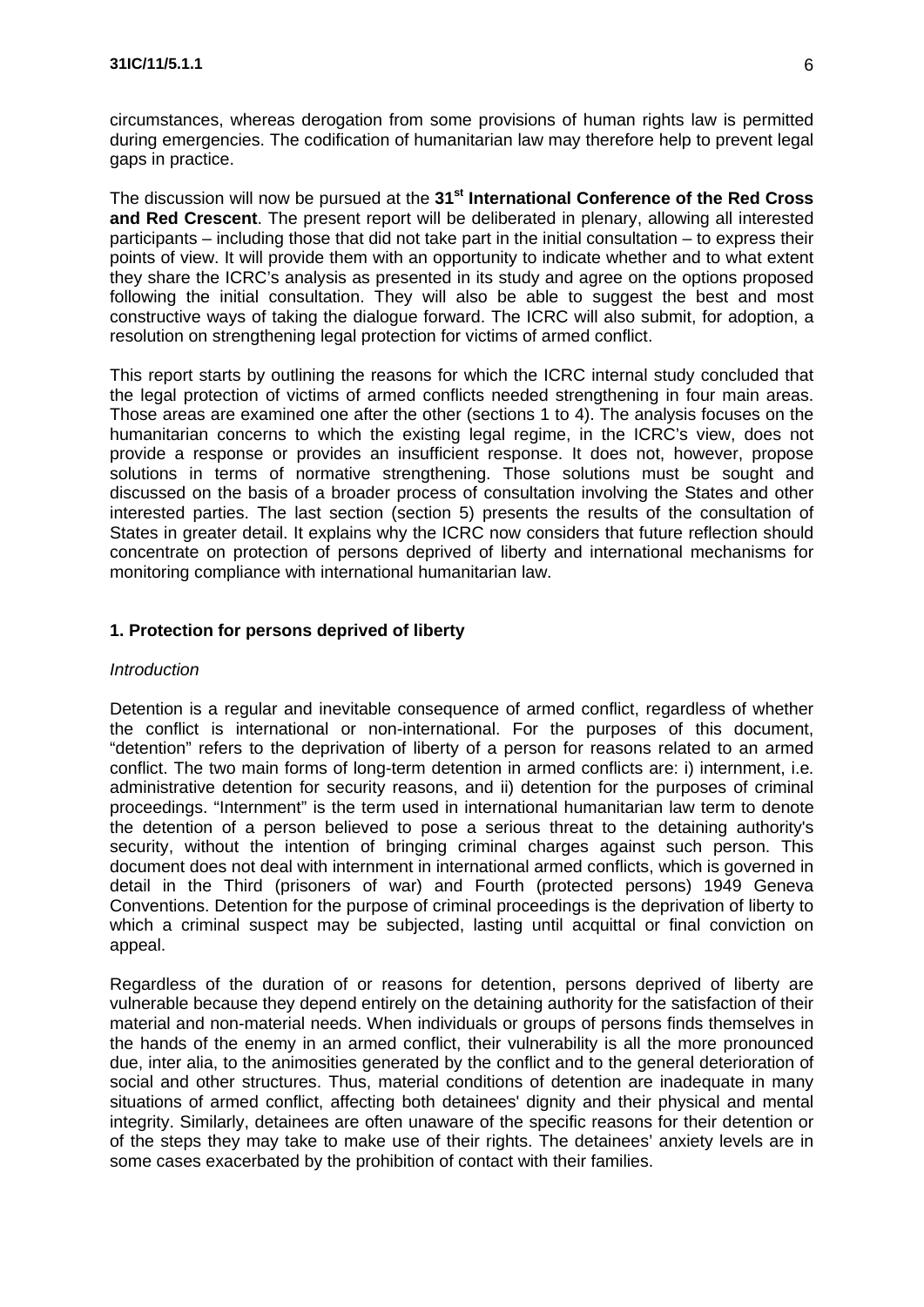The ICRC's visits to hundreds of thousands of detainees each year give it a unique window into the legal and practical problems associated with detention in all types of armed conflicts. While there are cases in which lack of adequate infrastructure and resources constitutes an impediment to the establishment of a proper detention regime, the dearth of legal norms especially in non-international armed conflicts - also constitutes an important obstacle to safeguarding the life, health and dignity of those who have been detained.

#### *Humanitarian and legal concerns*

Based on its operational activities the ICRC has identified specific humanitarian concerns related to deprivation of liberty, some of which are not, or not sufficiently, addressed by international humanitarian law.

• Conditions of detention

The material conditions of detention are the most immediately visible aspect of deprivation of liberty. It goes without saying that poor material conditions of detention may have, and often do have, direct and irreversible consequences on both the physical and mental health of detainees. Detention conditions are often even more difficult for detainees under the control of non-governmental armed groups owing to the groups' lack of means, organization and management capabilities.

This document cannot attempt to describe all the factors that may lead to unsatisfactory material conditions of detention. The most common include lack of adequate food, water and clothing, as well as difficulty in accessing medical care when needed. Similarly, the facilities, in particular the sanitary installations, are often unsuitable. Detainees also tend not to be authorized to establish contact with the outside world, including family members and relatives. Such contacts are in some cases limited, even when no justification for such measures can be found. There is likewise often a failure to register detainees, or to separate the different categories from one another, e.g. criminal suspects from other types of detainees, minors from adults, or to allow detainees of a different faith to practice their religion. Last but not least, overcrowding is a permanent characteristic of many places of detention. While objective circumstances are in some cases the cause, in many others inefficient legal processes unnecessarily prolong detention or even prevent release. These poor conditions are aggravated in some instances by constant transfers from one temporary location to another.

While international humanitarian law contains detailed rules on conditions of detention in international armed conflicts, this is not the case in conflicts not of an international character, especially those governed by Article 3 common to the Geneva Conventions, the minimum norm applicable in all non-international armed conflicts. There is a need to elaborate specific provisions on the various elements that make up a detention regime with a view to ensuring that detaining parties, whether State or non-State, ensure that those who are in their power are treated humanely. While Additional Protocol II provides an essential set of rules,<sup>4</sup> it would nevertheless be useful to supplement those rules and provide more detail with regard to conditions of detention. The relevant rules of customary law are by necessity formulated in general terms, and thus do not provide sufficient guidance to detaining authorities on how an adequate detention regime may be created and operated.<sup>5</sup>

• Specific protection

 $<sup>4</sup>$  Art. 5.</sup>

<sup>5</sup> J.-M. Henckaerts, L. Doswald-Beck (eds), *Customary International Humanitarian Law, Volume I: Rules*, Cambridge University Press, Cambridge, 2005, Rules 118-128.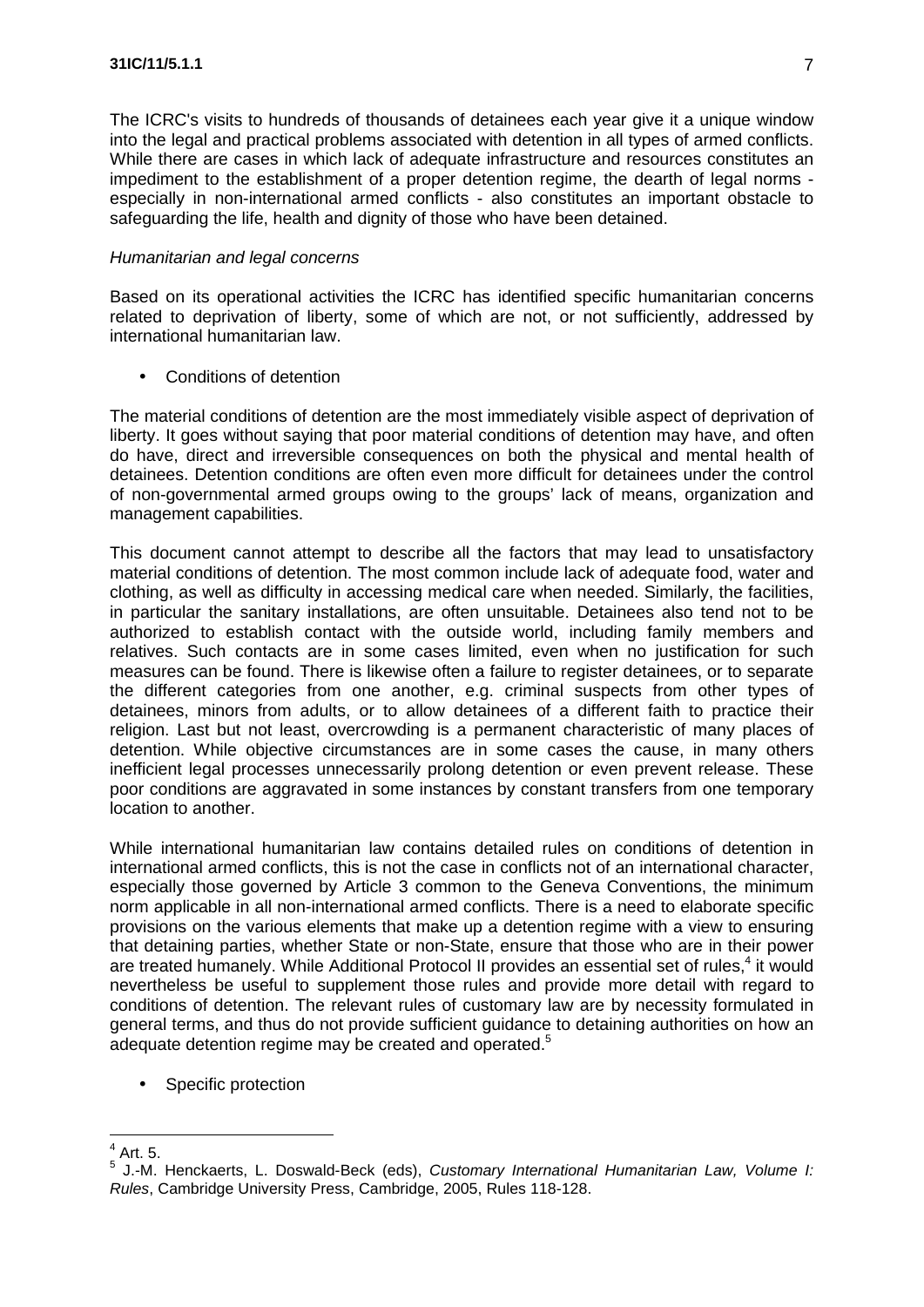In addition to the general protection applicable to all persons detained for reasons related to a non-international armed conflict, further provisions are needed to address the specific needs of some categories of persons. The situation of women, for instance, requires special attention. When women are detained in the same prison as men, their access to fresh air may be compromised if the courtyard is communal, since mixing with men would put them at risk and may not be permitted for cultural reasons. Likewise, women often remain locked in their cells if prison corridors are open to both sexes. Female detainees have specific health and hygiene needs. Pregnant women and nursing mothers require dietary supplements and appropriate pre- and post-natal care so that they and their babies remain in good health.

Children in detention also require specific protection and care. Prison conditions and facilities are not always adapted to their needs and vulnerabilities, especially in terms of protection against inhumane or degrading disciplinary measures. In addition, in numerous situations, these children are deprived of access to appropriate schooling or vocational training. They may also suffer from a lack of sufficient recreational and physical activity. They rarely enjoy adequate communication with the outside world, including with their parents, which may seriously affect their emotional development.

Most of these concerns, which include the needs of other categories of persons, such as the elderly and the disabled, are not sufficiently addressed under current international humanitarian law governing non-international armed conflicts. Common Article 3 does not provide special protection to particularly vulnerable persons in detention and Additional Protocol II only requires the parties to non-international armed conflicts to separate detained women and men "within the limits of their capabilities". Similarly, under customary law, detained children must be held in quarters separate from those of adults, except when they are accommodated with their family. $6$  Besides these rules, the law applicable to noninternational armed conflicts does not provide further specific protection and thus requires supplementing.

#### • Procedural safeguards

A particular humanitarian concern related to detention is the lack of procedural safeguards for persons subject to internment in non-international armed conflicts. In contrast to the Fourth Geneva Convention rules governing international armed conflicts, $<sup>7</sup>$  there are no</sup> international humanitarian law treaty provisions on procedural safeguards for internment in non-international armed conflicts. Most conflicts nowadays are non-international and internment is widely practised. In the absence of international norms providing States with guidance on the rules to observe, national law is often inadequate and does not provide internees with sufficient protection. This means, inter alia, that in practice internees are not adequately informed of the reason(s) why they are being detained, and that there is no established process for challenging the lawfulness of detention and/or ensuring release if the reasons for detention do not or no longer exist. In some cases, internees are prohibited from having contact with the outside word and are uncertain as to when they will be released. ICRC practice has confirmed that lack of knowledge of the reasons for internment or how long it will last is one of the main causes of suffering for detained persons and their families, as well as the cause of heightened tensions in many detention settings.

The reality and urgency of the humanitarian problem is evident. Some States resort to internment when fighting organized armed groups on their territory. Internment is also employed by States active abroad as part of a multinational coalition (whether established under international or regional organization auspices or not), with a "host" State's consent. Thus, lack of international humanitarian law rules has allowed very divergent approaches to

<sup>6</sup> *Ibid*., Rule 120.

 $^7$  Fourth Geneva Convention, Arts 43 and 78; Additional Protocol II, Art. 75(3).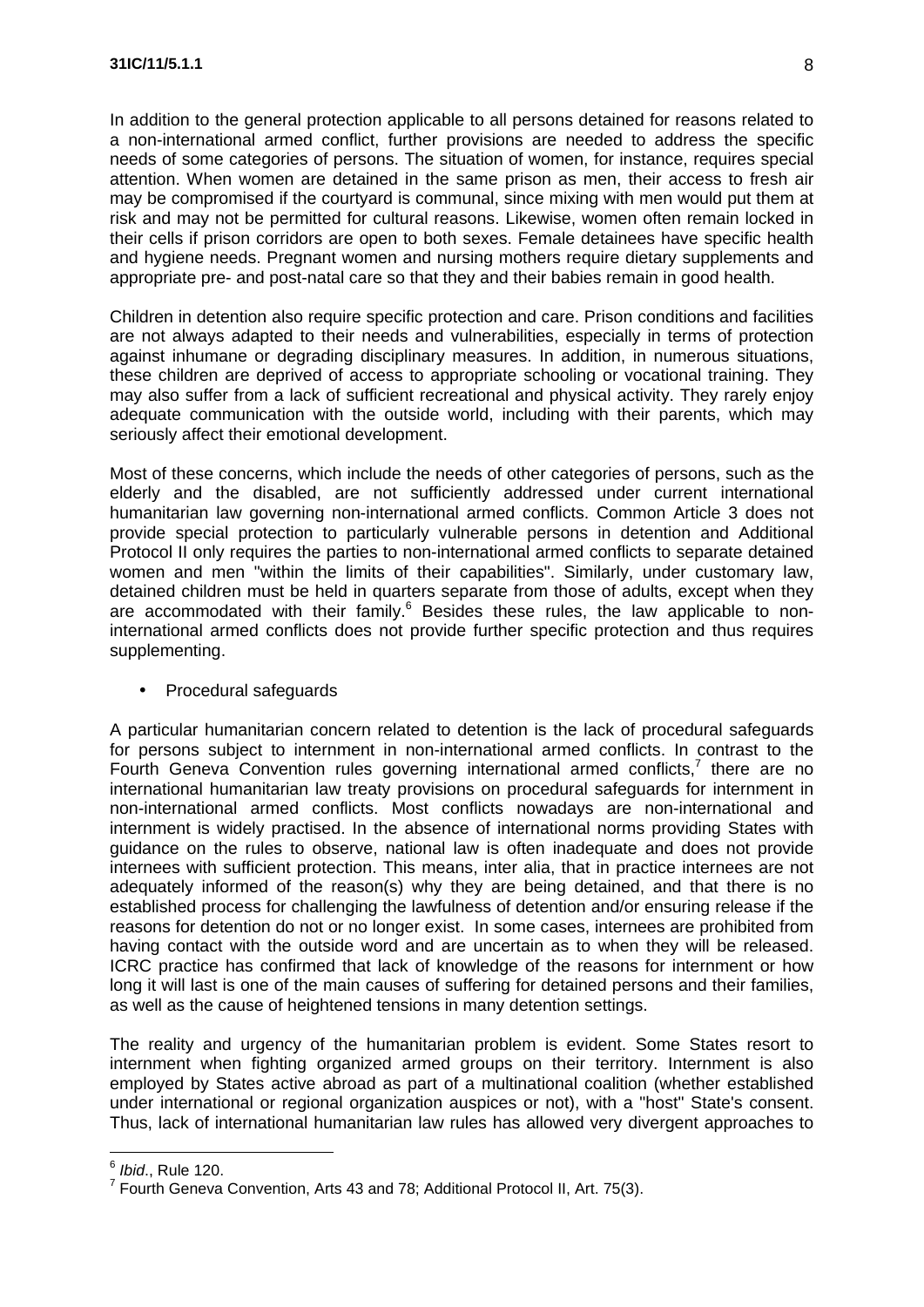the procedural rights granted internees who are held by various components of multinational forces. An additional problem is that some of the practical challenges posed by internment by multinational forces find no response in any law, be it international or national.

Customary international humanitarian law prohibits arbitrary deprivation of liberty, but does not provide criteria for determining what is "arbitrary". <sup>8</sup> Article 3 common to the Geneva Conventions contains no provisions regulating internment, apart from the requirement of humane treatment. Internment is, however, clearly a measure that can be taken in noninternational armed conflicts, as evidenced by the language of Additional Protocol II, which mentions internment in Articles 5 and 6 respectively, but likewise does not give details on how it is to be organized. In 2005, in order to provide its delegations with some guidance for their dialogue with States and non-governmental armed groups, the ICRC adopted an institutional position on the procedural safeguards to be observed with respect to internment/administrative detention.<sup>9</sup> That document has served as a basis for bilateral discussions in a range of operational contexts in which internment for security reasons is being practised, and is believed to present a workable basis for examining the key legal issues that arise in such circumstances.

• ICRC access to persons deprived of liberty

As mentioned above, any deprivation of liberty is a situation of particular vulnerability for the person or persons affected, but it is even more precarious for those who find themselves in the hands of the opposing side as the result of an armed conflict. Visits to places of detention by a neutral, impartial and independent organization such as the ICRC are known to help detaining authorities identify problems; they also serve as a basis for dialogue on how to improve the treatment of detainees and their material conditions of detention, and contribute to safeguarding detainees' procedural and other rights.

States recognized the humanitarian concerns inherent in detention situations by adopting provisions on the ICRC's right of visit to detainees in international armed conflicts.<sup>10</sup> However, neither humanitarian law treaty rules nor customary law provides an equivalent legal right for the organization to undertake visits in situations of non-international armed conflict, despite the fact that the vast majority of detainees nowadays are captured and held in relation to that type of conflict and that detention-related humanitarian concerns are just as serious in situations of non-international armed conflict, in which visits to detainees by a neutral, independent and impartial body like the ICRC should also be mandatory. The parties to conflicts of this kind often allow the ICRC access to detainees, in recognition of the fact that the institution's nature, know-how and services are an added value. Given the undeniable humanitarian concerns that exist in all cases of non-international armed conflict, it would seem necessary to ensure that States and other actors are willing to accept and facilitate ICRC visits to places of detention and its other activities in favour of persons affected by armed conflict.

• Transfers of persons deprived of liberty

The transfer of persons between States has emerged as one of the defining features of armed conflicts over the past several years, particularly in situations where multinational

<sup>8</sup> See J.-M. Henckaerts, L. Doswald-Beck (eds), *op. cit.,* Rule 99.

<sup>&</sup>lt;sup>9</sup> See J. Pejic, "Procedural Principles and Safeguards for Internment/Administrative Detention in Armed Conflict and Other Situations of Violence", *International Review of the Red Cross*, Vol. 87, No. 858, June 2005. This position was subsequently published as Annex 1 to the ICRC's report, *International humanitarian law and the challenges of contemporary armed conflicts*, 30th International Conference of the Red Cross and Red Crescent, Geneva, October 2007.

 $10$  Second Geneva Convention, Art. 126, and Fourth Geneva Convention, Art. 143.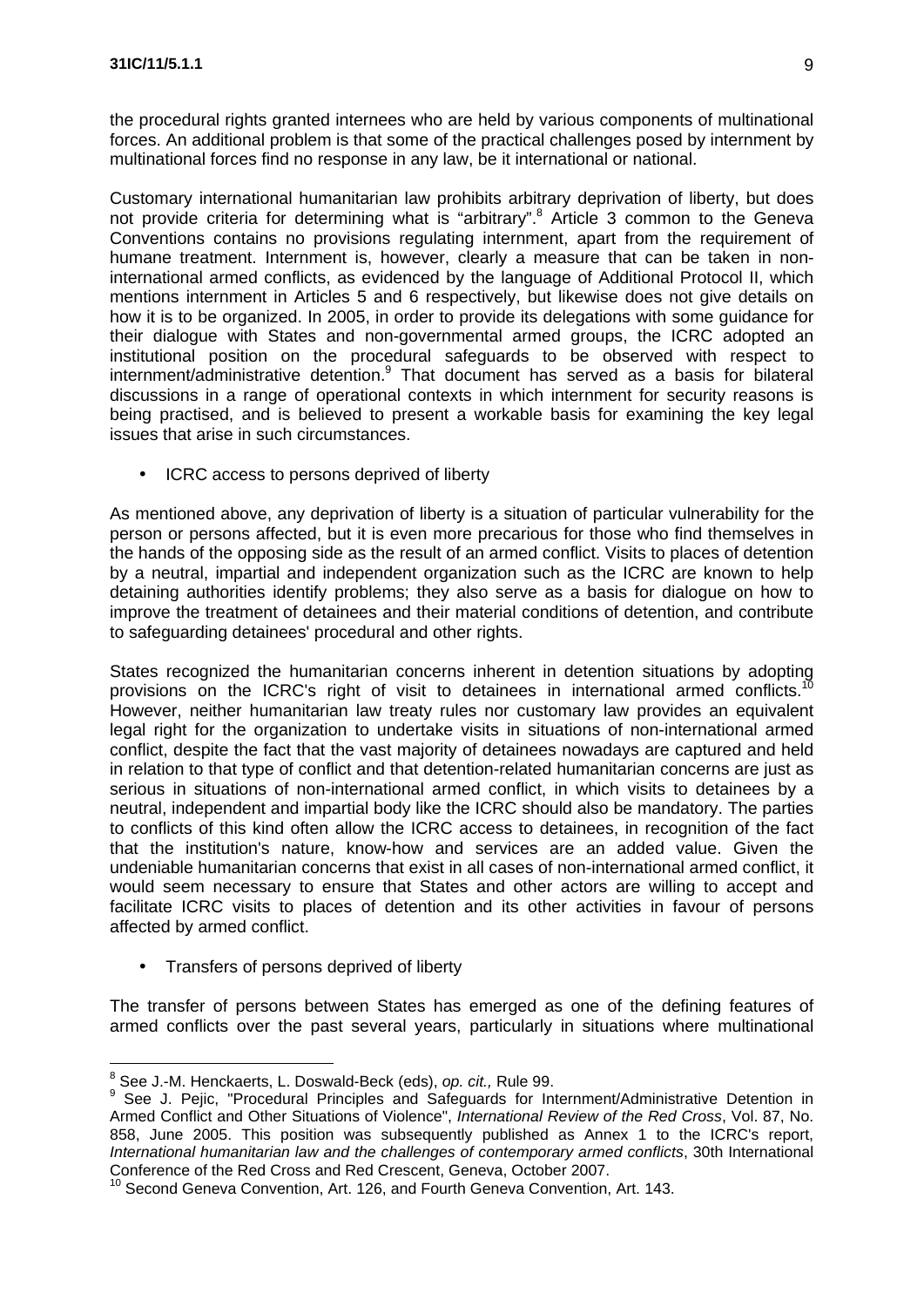forces transfer persons to a "host" State, to their country of origin or to a third State. There is cause for concern from a humanitarian standpoint whenever there is a risk that a transferred person may be subject to serious violations, such as arbitrary deprivation of life, torture and other forms of ill-treatment or persecution, upon transfer to the receiving State. The ICRC's focus on the issue of transfers has arisen as a result of, broadly speaking, two operational situations: i) when persons it visits express concern that they will be at risk of arbitrary deprivation of life, torture and other forms of ill-treatment or persecution upon transfer to the receiving State, or ii) as a result of visits to persons who have been transferred, during which the ICRC observes that transferees have been subjected to prohibited treatment upon transfer. The general international law principle prohibiting transfers to situations of abuse is commonly known as the principle of non-refoulement. This principle is not, however, explicitly incorporated into international humanitarian law governing non-international armed conflicts. 11

Given the evident challenges faced by persons who might have reason to fear for their safety if they are transferred to another State, it is absolutely necessary to provide legal guidance to detaining authorities in such cases. The lack of legal provisions in the humanitarian law governing non-international armed conflicts suggests that it would be highly advisable to provide for a set of workable substantive and procedural rules that would both guide the actions of States and non-governmental armed groups and protect the rights of affected persons. Current practice, in which more and more non-international armed conflicts involve coalitions of States fighting one or more non-governmental armed groups in a "host" country, indicates that uncertainty about how to organize a lawful transfer regime, including with regard to post-transfer responsibilities, is likely to increase, rather than decrease.

### **2. International mechanisms for monitoring compliance with international humanitarian law and reparation for victims of violations**

#### *Introduction*

The principal cause of suffering in armed conflicts remains the inability to respect the law in force, whether for lack of means or political will, rather than the deficiency or absence of rules. The reality of contemporary armed conflicts shows that international humanitarian law is violated daily, either by State forces or by non-governmental armed groups. The consequences in human terms are tragic, as confirmed by the number of civilians killed or injured and of persons who are detained arbitrarily, ill-treated, displaced, separated from their families or unaccounted for. Entire populations have also at times been deprived of the minimum resources they need to survive. It is therefore crucially important to establish efficient means of ensuring that all the parties involved in armed conflicts comply with the rules of international humanitarian law.

Special emphasis has been placed in the last few years on developing the criminal procedures used to punish the perpetrators of serious violations of international humanitarian law. Some States have enacted and implemented domestic legislation through which they can prosecute such people. The establishment of international tribunals and the International Criminal Court is also a significant phase in the measures to combat impunity. The Rome

 $11$  In the event of an international armed conflict, the Fourth Geneva Convention stipulates: "In no circumstances shall a protected person be transferred to a country where he or she may have reason to fear persecution for his or her political opinions or religious beliefs" (Art. 45, para. 4). In addition, Article 12 of the Third Geneva Convention and Article 45 of the Fourth Geneva Convention stipulate that prisoners of war and civilian internees "may be transferred by the Detaining Power only to a Power which is a party to the present Convention and after the Detaining Power has satisfied itself of the willingness and ability of such transferee Power to apply the present Convention".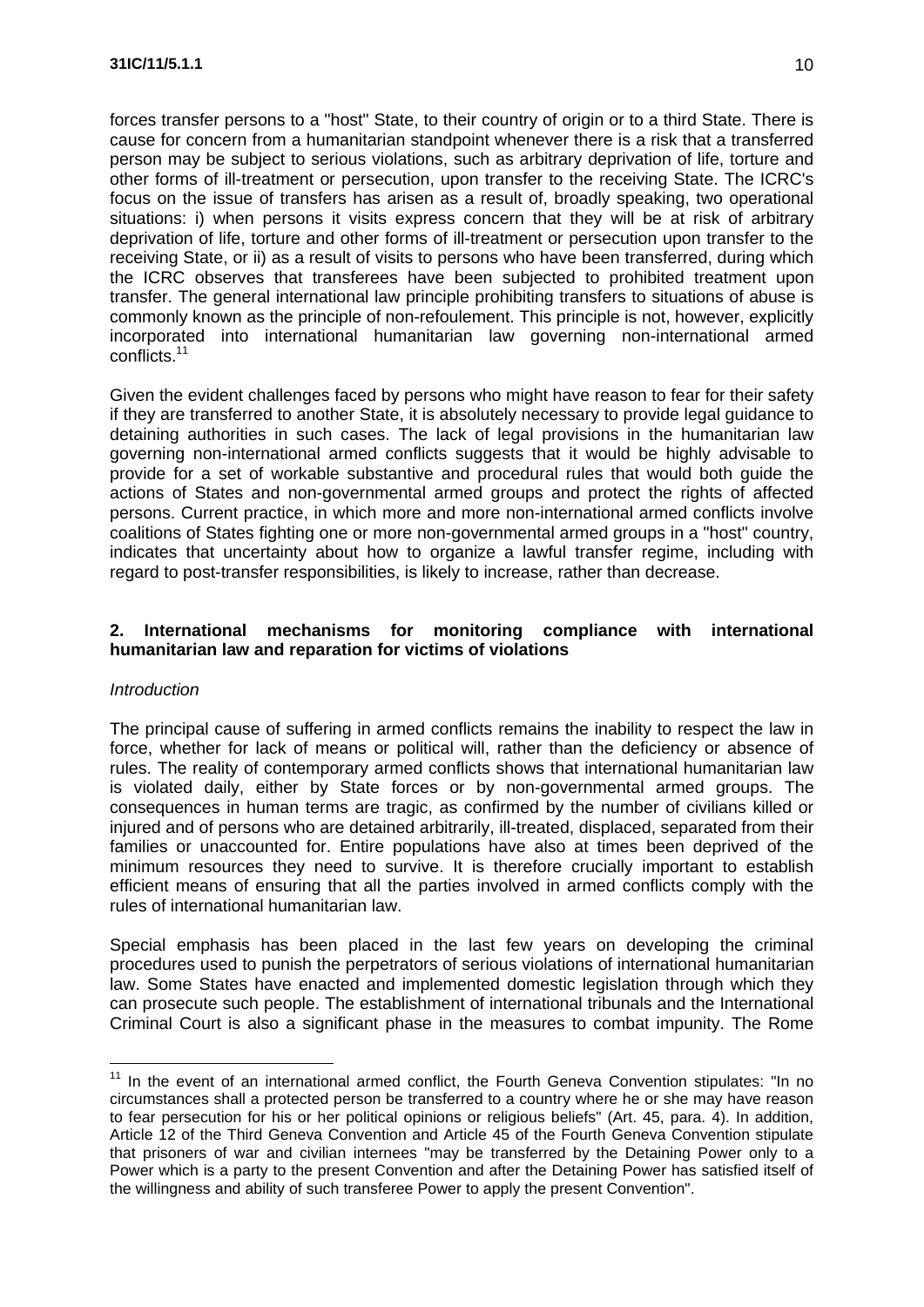Statute now lists war crimes, including those committed in the context of non-international armed conflicts. However, although these efforts are significant, they do not suffice. The criminal punishment of war criminals takes place once atrocities have been committed, and often several years after the events, but the victims' needs are immediate and require that mechanisms be used which can prevent violations and/or halt them during the hostilities. Provision must also be made for procedures guaranteeing that the harm that has been suffered will be recognized and that due reparation will be awarded effectively and rapidly. Unless this is the case, the victims of violations will remain helpless, and in many cases it will be impossible to hold the parties to the conflict to account.

#### *Humanitarian and legal concerns*

In view of the above, it appears necessary to strengthen the mechanisms for preventing and stopping violations of international humanitarian law and for making reparation. States have a decisive role to play in this context.

• Halting the violations

Failure to comply with international humanitarian law, whether on the part of State armed forces or of non-governmental armed groups, is among the principal causes of suffering in armed conflicts. The main challenge when it comes to protecting victims in these situations is thus to persuade, or even compel, the parties concerned to comply with the rules by which they are bound. It is therefore imperative to take measures that not only anticipate the risk that violations of international humanitarian law will occur, but also serve to halt them in the midst of the fighting. It is important to consider the possibility of establishing mechanisms that can be used to monitor the conduct of warring parties and as means of persuasion or pressure. Such mechanisms presuppose the existence of bodies to clarify the nature and extent of the violations committed and decide on the most suitable measures for halting them. One of the main weaknesses of current international humanitarian law, however, is that it lacks appropriate means for halting violations when they occur.

It has not, in fact, been possible to meet this requirement with the machinery provided for in the Geneva Conventions and Additional Protocol I – the system of Protecting Powers, the formal enquiry procedure, and the International Humanitarian Fact-Finding Commission. The Commission, in particular, has never been called upon to act, although it has been operational since 1991. The main reason is that the actual operation of these mechanisms is subject to the consent of the parties concerned in each individual case.

In practice, it is mainly the ICRC which carries out certain supervisory tasks (visits to prisons, protection of the civilian population, confidential representations in the event of violations of humanitarian law, and so on). However, there are certain limits to the ICRC's role that are inherent to its mission and working methods. It is not the practice of the ICRC to publicly condemn the persons responsible for violations of international humanitarian law. Except in strictly defined circumstances,<sup>12</sup> the organization focuses on confidential bilateral dialogue with each of the parties to the conflict. Although confidentiality is an important argument for obtaining the best possible access to the victims of current and future armed conflicts, the purpose of the ICRC's representations is to persuade the parties responsible for violations to change their behaviour and to meet their obligations. Lastly, the ICRC does not necessarily have the formal authority to act in every case. In periods of non-international armed conflict, that authority is subject to the consent of the parties involved (offer of services).

<sup>&</sup>lt;sup>12</sup> See ICRC, "Action by the International Committee of the Red Cross in the event of violations of international humanitarian law or of other fundamental rules protecting persons in situations of violence", *International Review of the Red Cross,* Vol. 87, No. 858, June 2005, pp. 393-400.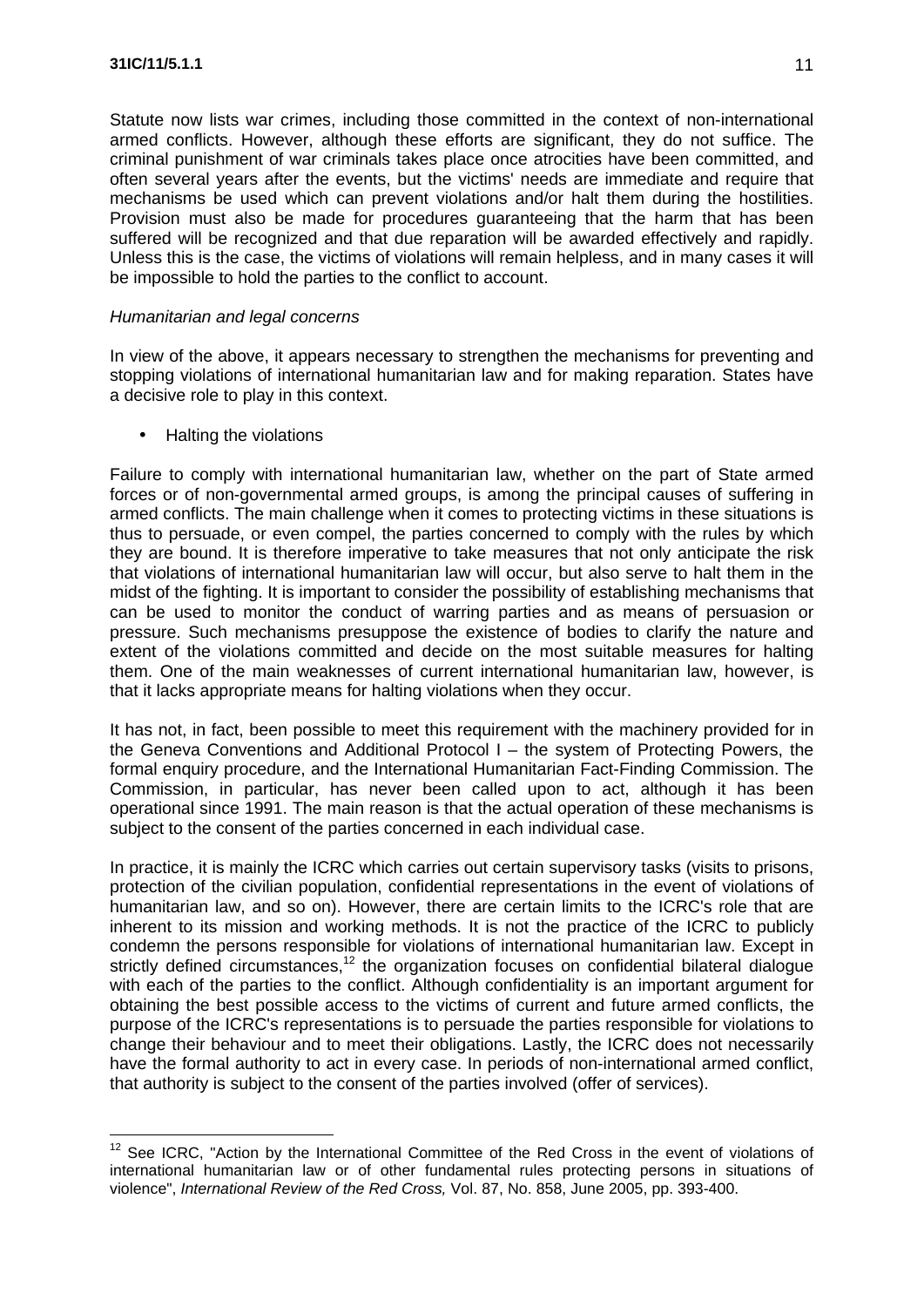The mechanisms envisaged in international humanitarian law are not, it is true, the only ones used for protecting people in periods of armed conflict. The United Nations system has for many years been involved in monitoring the parties to armed conflicts, in particular through the General Assembly, the Security Council and the Human Rights Council. Although these mechanisms sometimes presuppose the establishment of independent procedures (commissions of inquiry, special rapporteurs), final decisions are often subject to political negotiation. And while diplomatic channels are one of the necessary means for implementing international humanitarian law, they also have limits. First, it is not certain that these channels are really an alternative to humanitarian law mechanisms. Indeed, violations persist in many cases despite monitoring by the UN bodies. What is more, given their political dimension, these intergovernmental bodies tend to be selective, so that the decisions they take are inevitably liable to be perceived as biased, which of course poses a problem from the point of view of international humanitarian law.

The regional mechanisms for protecting human rights have also helped to meet the needs of the victims of armed conflicts, particularly by ruling on individual complaints. The European and Inter-American Courts of Human Rights have made significant contributions in the form of justice, truth and reparation, but these mechanisms cannot possibly compensate for the absence of a monitoring system specific to international humanitarian law: their jurisdiction is limited to certain geographical zones, and their decisions are in principle based on the human rights conventions they apply rather than on international humanitarian law, which is a different branch of international public law. Furthermore, their jurisdiction does not cover non-governmental armed groups, since, unlike humanitarian law, human rights law does not apply to these groups. The practice of regional mechanisms for protecting human rights can therefore not make up for the absence of a fully effective mechanism specific to humanitarian law. It is liable to call into question the primacy of international humanitarian law as the best law for protecting the victims of armed conflicts, and to weaken its universality and coherence.

So, although the contribution of the United Nations and regional bodies must not be overlooked, the reality of contemporary armed conflicts demonstrates that the issue of sufficient and effective monitoring mechanisms has not yet been resolved. The question thus arises as to how the monitoring system established under international humanitarian law could be strengthened. Should the existing procedures (Protecting Powers, formal enquiry procedure, International Humanitarian Fact-Finding Commission) be changed with a view to ensuring that they operate effectively in all armed conflicts? Is it preferable to create new mechanisms that are better suited to contemporary realities? If so, what parameters should be taken into account to ensure that these mechanisms are effective?

Many proposals have been put forward on the subject in the course of the normative history of international humanitarian law. When the Geneva Conventions were being drafted, it was proposed, for example, that a "High International Committee" be established, which would be in charge of monitoring the Conventions' application.<sup>13</sup> Some twenty years later, the UN Secretary-General suggested that an "Observer-General" or "Commissioner-General" be appointed who would be in charge of setting up and running a system of asylum or refuge for civilian populations affected by armed conflicts.<sup>14</sup> When the 1977 Additional Protocols were being drafted, the ICRC also put forward several options, pointing to the potential role of existing international or regional organizations or suggesting that an ad hoc commission be set up.<sup>15</sup> More recently, the UN Secretary-General also suggested, in his Millennium Summit report, that a mechanism be established for monitoring the application of the provisions of

<sup>&</sup>lt;sup>13</sup> Final Record of the Diplomatic Conference of Geneva of 1949 (1963), vol. 3, annex 21, and vol. 2, sec. B, p. 61.

<sup>&</sup>lt;sup>4</sup> Report of the Secretary-General on Respect for Human Rights in Armed Conflicts, A/8052 (1970).

<sup>&</sup>lt;sup>15</sup> ICRC, *Protection of victims of non-international armed conflicts, Geneva, January 1971, p. 77.*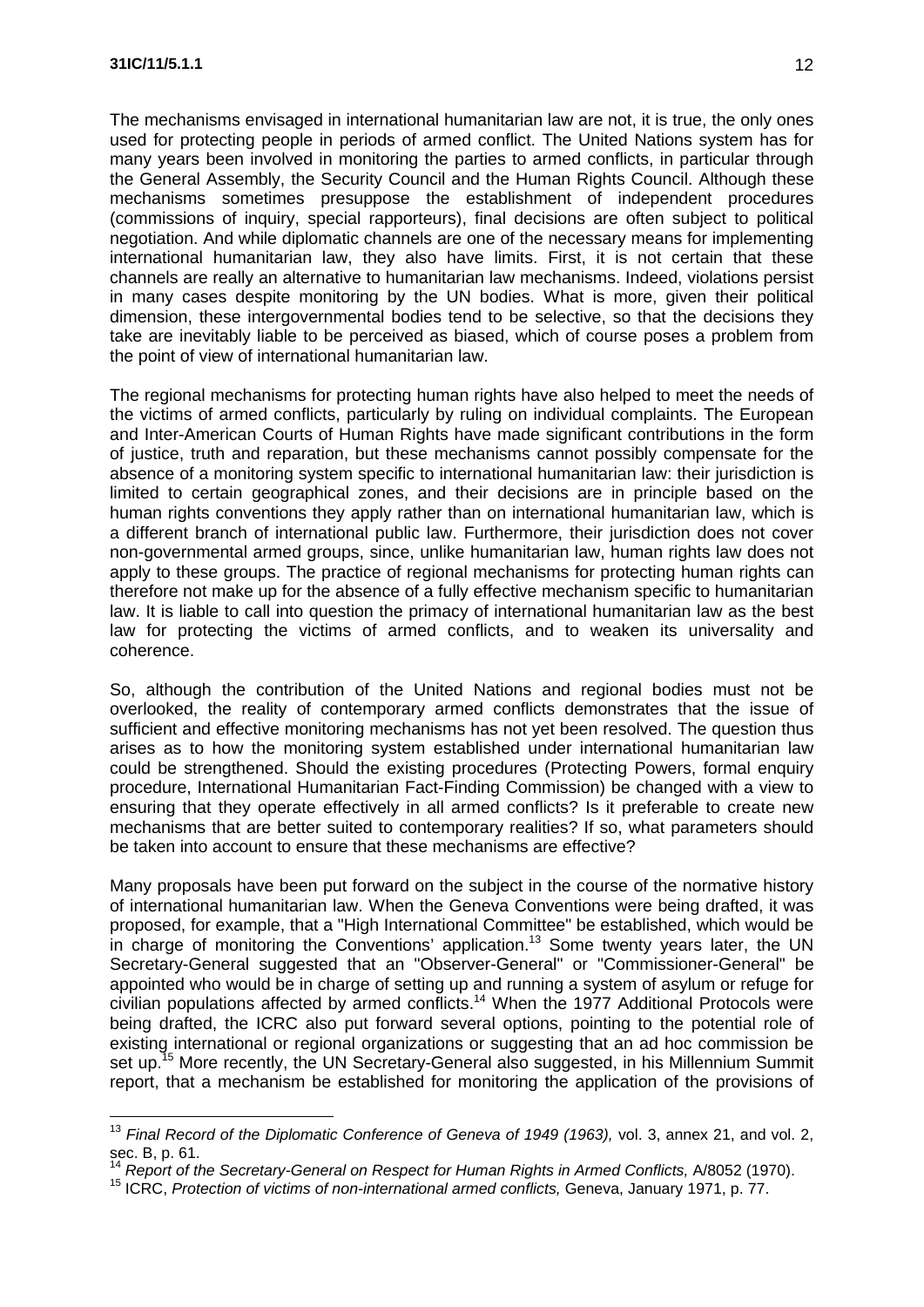international humanitarian law by the parties to conflicts.<sup>16</sup> And lastly, in 2003, the ICRC launched a wide-ranging consultation process on the subject. The experts, including government experts, invited to take part mentioned the possibility of setting up one or several mechanisms that could carry out new functions to monitor respect for international humanitarian law: *inter alia*, a reporting system, an individual complaints mechanism, factfinding missions, and the quasi-judicial investigation of violations.<sup>17</sup>

Whatever the option selected to improve the system, the body concerned should, in the ICRC's view, be neutral, independent and impartial, and it should be compulsory to initiate the procedure in a given situation. It would furthermore be desirable for the body to have real authority to make legally binding decisions rather simply being able to make recommendations.

• Reparation for the victims

When it is established through a monitoring mechanism that international humanitarian law has been violated, the purpose should not be solely to halt that violation or prevent it from being repeated. More and more victims are now seeking reparation for the harm suffered. This harm can be physical or mental, as with torture; victims sometimes also suffer damages to tangible property, such as the loss of a home or of land. These two aspects often go hand in hand. The victims of anti-personnel mines, for example, are affected both physically and psychologically by the injuries they have suffered, and their ability to generate adequate income is also often impaired. Reparation thus has a dual function. It must, as far as possible, enable the victims both to overcome their trauma and to take up their lives once again. Only then can it begin to meet the requirements of humanity and justice.

International humanitarian law broaches the reparation issue in general terms and in a manner that is incomplete. The relevant treaty provisions (Art. 3 of Hague Convention IV of 1907 and Art. 91 of Additional Protocol I of 1977) do not apply to non-international armed conflicts. As for customary law, although its scope does cover this type of conflict,<sup>18</sup> it is difficult to say whether it concerns the responsibility of all of the parties or only that of the States involved. Furthermore, international humanitarian law does not specify to what extent reparation is to be awarded directly to individual victims or whether it concerns only inter-State relations. And lastly, the question of the nature of reparation is not dealt with. Indeed, reparation does not necessarily consist of awarding financial compensation for the injuries sustained; it can also take the form of other measures such as restitution (measures to restore freedom, resettle victims in their place of residence and return their property, etc.), rehabilitation (medical and mental care, access to legal and social services), satisfaction (verification of the facts and full public disclosure of the truth, public apologies, legal and administrative sanctions, etc.) or the guarantee that the violations will not be repeated. Reparation can also be awarded to individuals or to groups of individuals depending on the extent of the damage suffered.<sup>19</sup>

*Final remarks on international mechanisms for monitoring respect for international humanitarian law and the reparation of violations*

<sup>&</sup>lt;sup>16</sup> We the peoples: the role of the United Nations in the twenty-first century, Report of the Secretary-*General,* A/54/2000, 27 March 2000, para. 212.

<sup>17</sup> ICRC, *Improving compliance with international humanitarian law*, ICRC Expert Seminar, Geneva, October 2003, pp. 17ff.

<sup>18</sup> J.-M. Henckaerts, L. Doswald-Beck (eds), *op. cit.,* Rules 149 and 150.

 $19$  These issues are discussed in a non-binding instrument adopted unanimously by the UN General Assembly in 2005: *Basic principles and guidelines on the right to a remedy and reparation for victims of gross violations of international human rights law and serious violations of international humanitarian law*.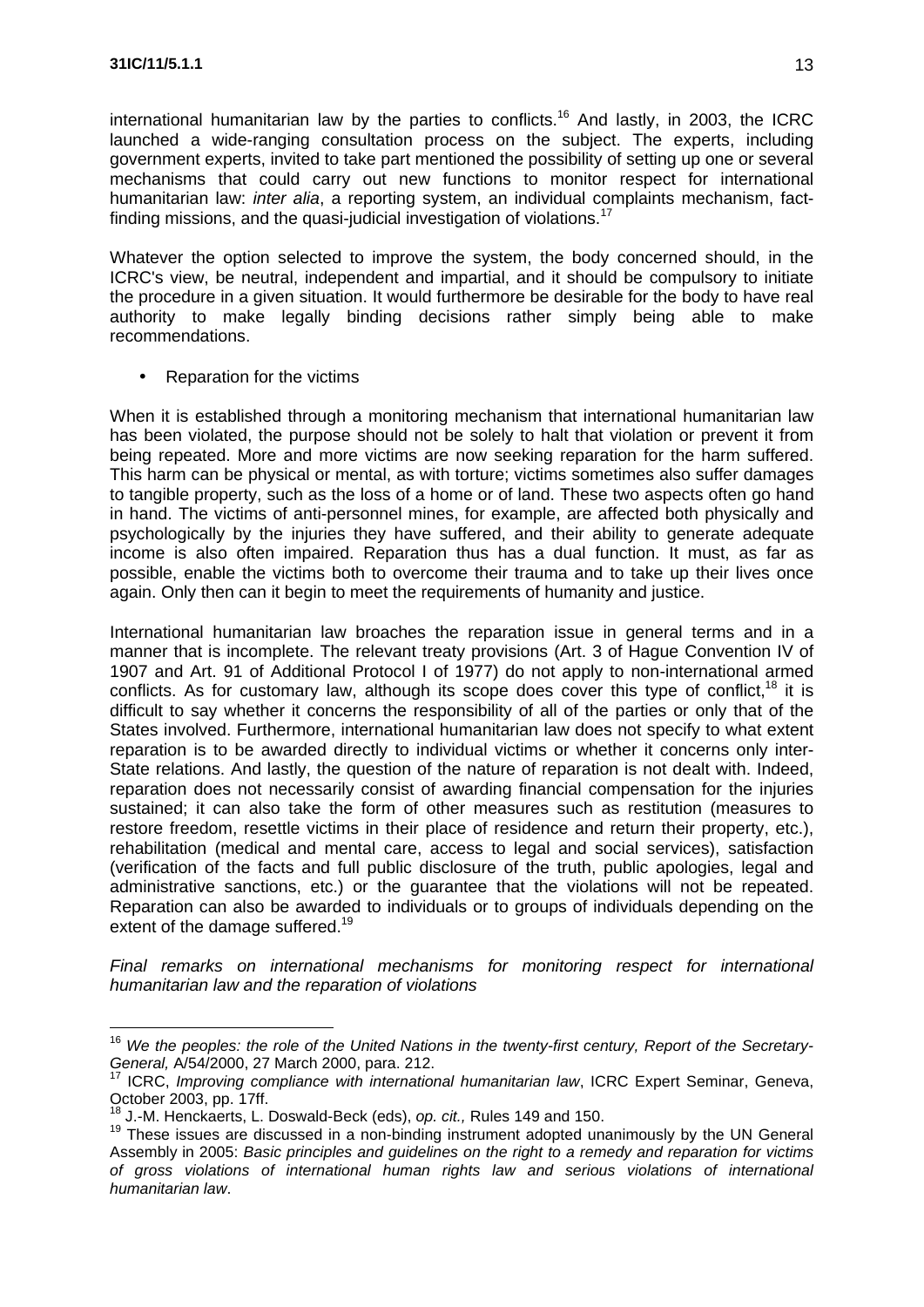Given that the most serious violations of international humanitarian law are recurring on a large scale, further thought must continue to be given to how the means of responding to this intolerable reality can be tangibly improved. The thinking must be comprehensive, combining various complementary approaches. It is important to apply existing measures to ensure the prevention of violations, but it is also urgent for the international community to participate extensively in a debate on how to strengthen monitoring measures applicable to all parties while an armed conflict is ongoing. Lastly, greater consideration should also be given to the follow-up of offences, in particular in terms of reparation for the victims.

## **3. Protection of the natural environment**

## *Introduction*

Armed conflict, whether international or non-international, leads to the degradation, or even destruction, of parts of the natural environment<sup>20</sup>, including animals, vegetation, soil, water systems and entire ecosystems. Attacks on industrial sites, oil wells or other infrastructure, for instance, have resulted in cases of serious contamination. Massive defoliation campaigns have also been used by belligerents to gain strategic advantages.

Such activities may have dramatic consequences for the environment and natural resources, and may therefore threaten the well-being, health or even survival of local populations. In some situations, the impact may extend over large areas and continue for years or even decades after the hostilities end. While a certain level of environmental damage is inherent in armed conflict, it cannot be unlimited.

#### *Humanitarian and legal concerns*

International environmental law has been strengthened in recent decades as a result of growing awareness of the degradation of the planet's natural resources caused by mankind. This development has not, however, been carried over to international humanitarian law, despite the serious impact of warfare on the environment. The ICRC therefore believes that the time has come to address this problem.

• Destruction or degradation of the natural environment threatens the well-being, health and survival of entire populations

The natural environment is vital for the well-being, health and survival of present and future generations. The serious damage to the environment associated with many armed conflicts increases the vulnerability of affected populations.

Destruction of power stations, chemical plants and other industrial sites, drains and sewers, and the mere creation of rubble, may result in the contamination of water sources, arable land and air, affecting the health and survival of entire populations. For instance, during the bombing campaign against the Federal Republic of Yugoslavia in 1999, some areas were seriously polluted following attacks that destroyed dozens of industrial sites, posing a threat to the health of the local population and giving rise to the risk of long-term ecological damage.<sup>21</sup> Equally, during the armed conflict in Lebanon in 2006, the bombing of the Jiyeh power station led to the release of approximately 10,000 to 15,000 tons of fuel oil into the Mediterranean Sea. This resulted in significant contamination of the shoreline, including a

 $20$  It must be emphasized that the definition of the natural environment is itself a matter of controversy and should be rendered more accurately.

<sup>21</sup> UNEP/UNCHS, *The Kosovo Conflict: Consequences for the Environment and Human Settlements*, 1999, pp. 28-71.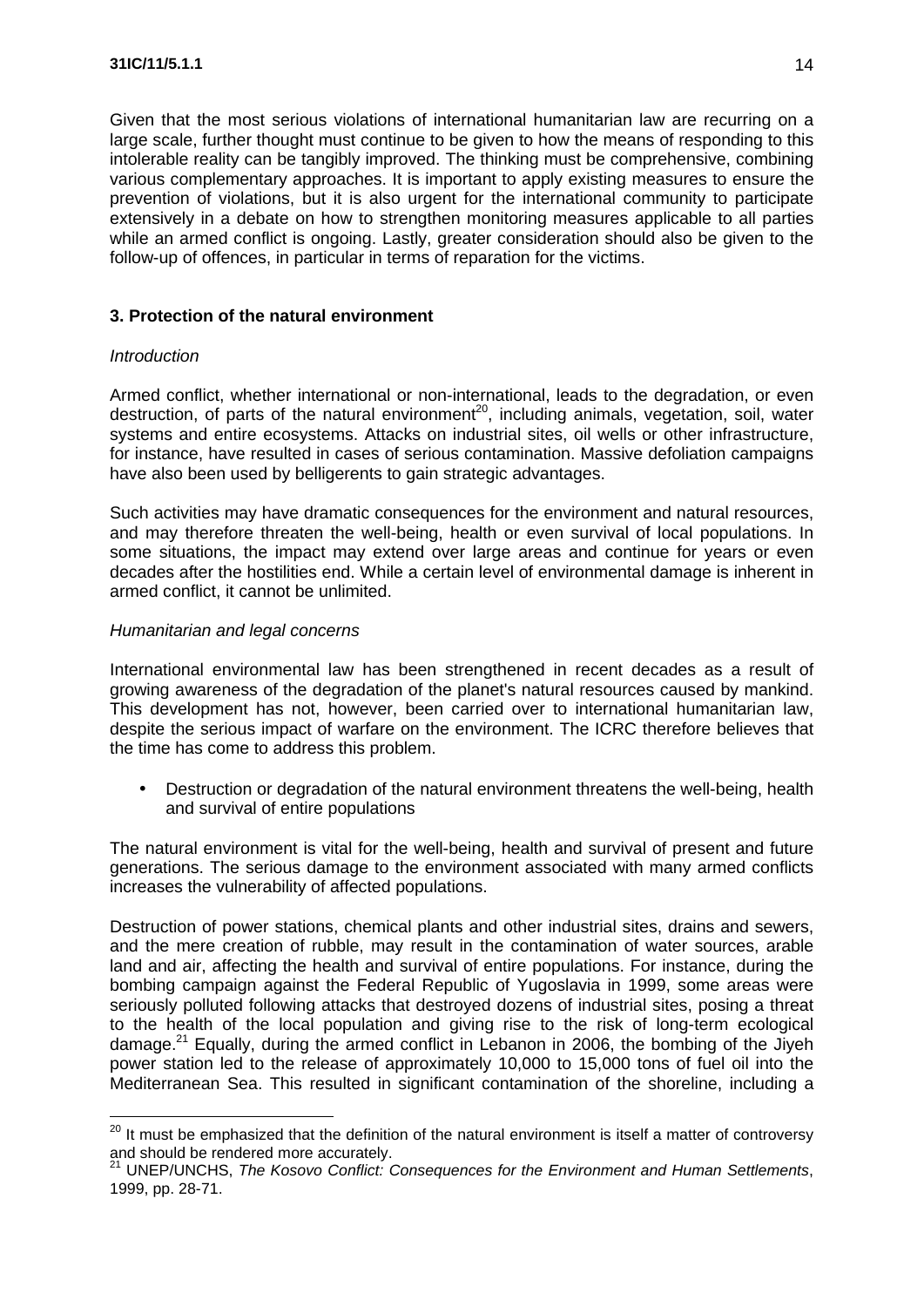protected ecological reserve. The consequences of this attack were such that clean-up activities exceeded local capacities and thus required intensive international assistance. $2^2$ 

The consequences of damage to the environment for the civilian population can be dire and include scarcity of food and clean water, loss of arable land and income, or health problems. Damage to the environment often impairs ecosystems and natural resources long after the conflict is over, and may extend beyond the borders of a country. In some cases, people have no choice but to leave their homes during or after a conflict in order to find better conditions for survival.

In some cases, belligerents deliberately target the environment as part of their military strategy. Some of them have used deforestation as a means either to improve their own mobility or to identify the enemy with greater ease in densely covered areas. Another example is the 1991 Gulf War. The deliberate destruction of more than 600 oil wells in Kuwait caused widespread pollution. However, damage to the environment may also simply be an indirect consequence of the hostilities, when the parties target a legitimate military objective and the environment is affected as a collateral outcome of the attack.

The environment enjoys the *general* protection that international humanitarian law confers on civilian objects. That protection applies for as long as the environment cannot be considered a military target. It exists in international and non-international armed conflicts. This means that the rules governing the conduct of hostilities –the principles of distinction, proportionality and precaution – are relevant and that the parties to the conflict must respect them, taking due account of the environment when conducting military operations. The question is, however, to what extent these rules are adequate tools in practice for effective protection of the environment.

International humanitarian law also provides *special* protection for the natural environment. In international armed conflicts, Additional Protocol I prohibits "widespread, long-term and severe damage to the environment".<sup>23</sup> The ICRC considers that thought should be given to whether this provision needs to be strengthened. First, each of the three criteria ("widespread, long-term and severe") establishes a high, yet imprecise, threshold. The meaning of these terms should be clearly defined in order to improve the effectiveness of the norm. Secondly, these criteria apply cumulatively, implying that the norm in question only protects the environment against exceptionally catastrophic events – what may be called "ecocide". The threshold required for environmental damage to be considered as prohibited under international humanitarian law thus seems particularly high.

In non-international armed conflicts, there is no specific requirement under humanitarian treaty law for the parties to protect and preserve the environment when conducting hostilities. Common Article 3 and Additional Protocol II are silent on this point. It is true, however, that international customary law contains some obligations for protection of the environment, $^{24}$  but their exact extent and implications would certainly need further clarification or development. For instance, it does not seem that customary law governing non-international armed conflicts establishes a clear threshold for prohibited environmental damage. This uncertainty may make it difficult in practice to ensure effective protection. Likewise, it is unclear to what extent parties to such conflicts are bound to adopt precautions in the conduct of military operations in order to avoid or minimize incidental damage to the environment. Given that the majority of armed conflicts today are non-international, it is urgent to address these legal uncertainties.

<sup>22</sup> UNEP, *Lebanon: Post-Conflict Environmental Assessment*, 2007, pp. 42-49.

<sup>23</sup> Additional Protocol I, Arts 35 and 55; J.-M. Henckaerts, L. Doswald-Beck (eds), *op. cit.,* Rule 45.

<sup>24</sup> See J.-M. Henckaerts, L. Doswald-Beck (eds), *op. cit.,* Rules 43 and 45.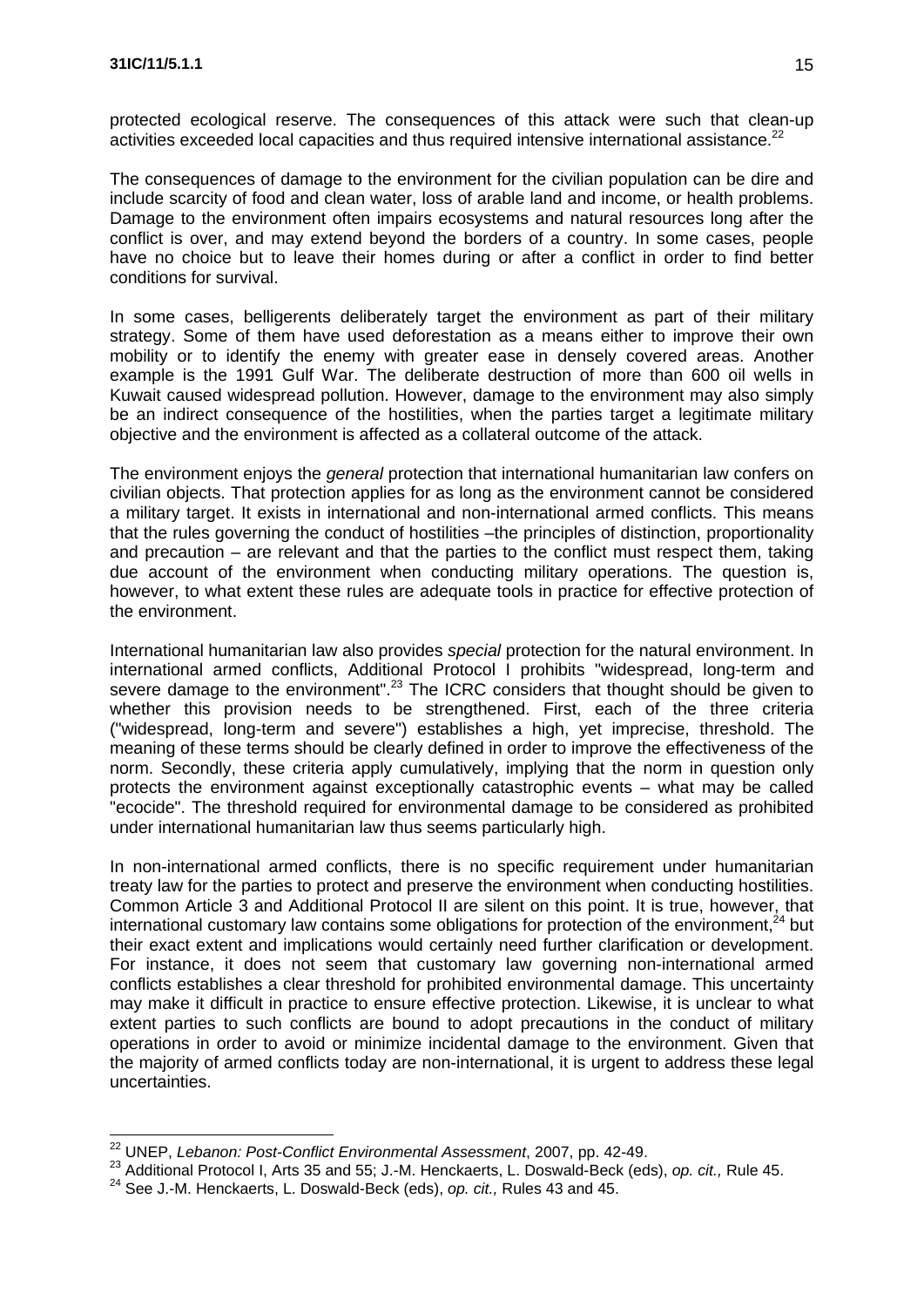• Lack of mechanisms to address the consequences of damage to the environment

As previously mentioned, damage to the environment due to armed conflicts may be extensive, largely exceeding the actual combat zone. It may also have long-term consequences that continue after the hostilities end. For instance, a considerable amount of environmental damage may emanate from chemicals and other pollutants leaking into the soil and groundwater as a result of military operations. These chemicals and pollutants can come from the destruction of power plants, chemical plants and other industrial installations but also from the rubble left by attacks against other types of military objectives. In some situations, hazardous substances have been abandoned by parties to armed conflict when leaving combat zones. For example, in Astana, a small village in Afghanistan, land on which the inhabitants grazed livestock was polluted for years by hazardous chemicals used to fire missiles, exposing the local population to high risks.<sup>25</sup>

As a result, the civilian population no longer has safe access to resources that are indispensable to its survival. People may also suffer serious health effects. Extensive thought must therefore be given to possible mechanisms and procedures for addressing the immediate and long-term consequences of environmental damage.<sup>26</sup>

First of all, such mechanisms should be entitled to monitor the nature and extent of damage to the environment caused by violations of international humanitarian law, whether in international or non-international armed conflicts. They should also be empowered to investigate alleged violations of relevant international rules and to decide on the most appropriate forms of reparation in each situation. This could imply, for instance, an obligation to remove the source of harm from the affected area and to ensure decontamination. Solutions and options in this respect should be considered within the wider framework of improving implementation of international humanitarian law and of providing reparation to victims of violations in general.

Secondly, from a strictly legal point of view, as parties to armed conflicts can be held to account for their acts only if they fail to comply with binding obligations, it would be advisable to consider whether new mechanisms should also assess the environmental damage resulting from lawful activities and how to remedy it. Such mechanisms should provide solutions in terms of victim assistance and restoration of the environment following armed conflict.

Lastly, given the complexity, for example, of repairing damaged plants and installations or cleaning up polluted soil and rubble, it would also be desirable to develop norms on international assistance and cooperation. Such norms could be developed in tandem with new mechanisms or, on the contrary, independently of them. They could apply to environmental damage caused by any military operation, whether lawful or unlawful.

Such norms would open new and promising avenues for handling the environmental consequences of war. A new system could be introduced that is based on similar rules recently created for dealing with the legacy of landmines and other explosive remnants of war. $27$ 

<sup>25</sup> UNEP, *Ground Contamination Assessment Report, Military Waste Storage Site, Astana, Afghanistan*, December 2006.

<sup>26</sup> UNEP, *Protecting the Environment During Armed Conflict: An Inventory and Analysis of International Law*, November 2009, p. 53.

See Convention on the Prohibition of the Use, Stockpiling, Production and Transfer of Antipersonnel Mines and on their Destruction, 18 September 1997, Art. 6, and Protocol on Explosive Remnants of War (Protocol V to the 1980 Conventional Weapons Convention), 28 November 2003, Arts 7-8.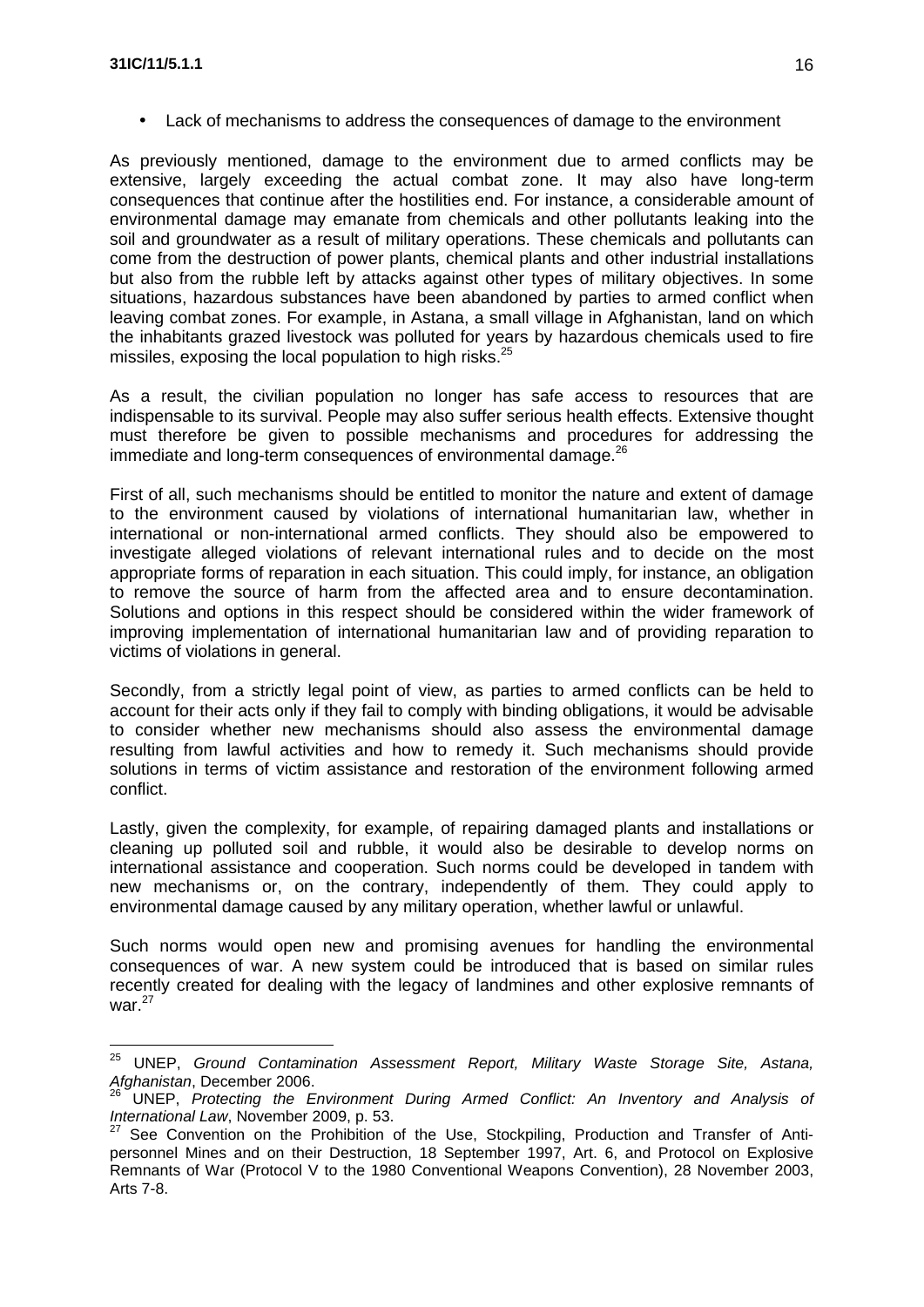• Destruction of areas of major ecological importance

Armed hostilities may have particularly disastrous consequences when they occur in zones of major ecological importance. Areas containing unique ecosystems or endangered species may be completely destroyed if they are not provided with effective and specific protection. There is currently no guarantee that such areas will not become part of a battlefield, with the inevitable damage and long-term environmental impact that this would entail. For instance, Virunga National Park in the Democratic Republic of the Congo, which contains some of the richest biodiversity in Africa, has been affected by armed conflicts for the last twenty years. Due to the direct and indirect consequences of such chronic violence, species are endangered and habitats have been destroyed, thus threatening the survival of local populations.<sup>28</sup>

To avoid the consequences of hostilities, certain fragile environments or areas of major ecological importance, such as groundwater aquifers, national parks and habitats of endangered species, should be off-limits to any form of military activity. Such areas should therefore be delineated and designated as demilitarized zones before an armed conflict occurs, or at the latest when the fighting breaks out. They could not harbour combatants or military material and could not be used for military action. The establishment of such a system of specially protected areas could be based, for example, on the system of enhanced protection for cultural property. Under that system, cultural property of special significance for humanity is entered on a list and the parties concerned undertake never to use it to back up military operations. The property is thus protected from attack for as long as it is not used for military purposes.<sup>29</sup>

Since there is at present no means of conferring such internationally recognized protection on specific natural areas, except perhaps by establishing a demilitarized zone (which would require agreement between the parties to the conflict), the law needs to be strengthened with a view to establishing territorial protection applicable to areas of major ecological importance in international and non-international armed conflicts.<sup>30</sup>

## *Final remarks on the protection of the natural environment*

The protection of the natural environment has gained increasing prominence in the last few decades. States are now aware of the need to confront global warming, deforestation, marine pollution, the depletion of natural resources, and the loss of habitat and extinction of species, among others. As a result of this awareness, international environmental law has expanded considerably.

At the same time, the protection of the environment has also come to be seen as important during armed conflicts, including non-international conflicts. However, the clarification and development of international humanitarian law for the protection of the environment has lagged behind. The ICRC is of the opinion that international humanitarian law in this area should be made more explicit and developed to safeguard the well-being and livelihood of present and future generations.

<sup>28</sup> International Institute for Sustainable Development, *MEAs, Conservation and Conflict: A Case Study for Virunga National Park*, Democratic Republic of the Congo, 2008; J. Kalpers, *Volcanoes under Siege: Impact of a Decade of Armed Conflict in the Virungas*, Biodiversity Support Program, 2001.

<sup>&</sup>lt;sup>29</sup> See the Second Protocol to the Hague Convention of 1954 for the Protection of Cultural Property in the Event of Armed Conflict.

<sup>30</sup> See, for example, UNEP, *Protecting the Environment During Armed Conflict. An Inventory and Analysis of International Law*, November 2009, p. 54.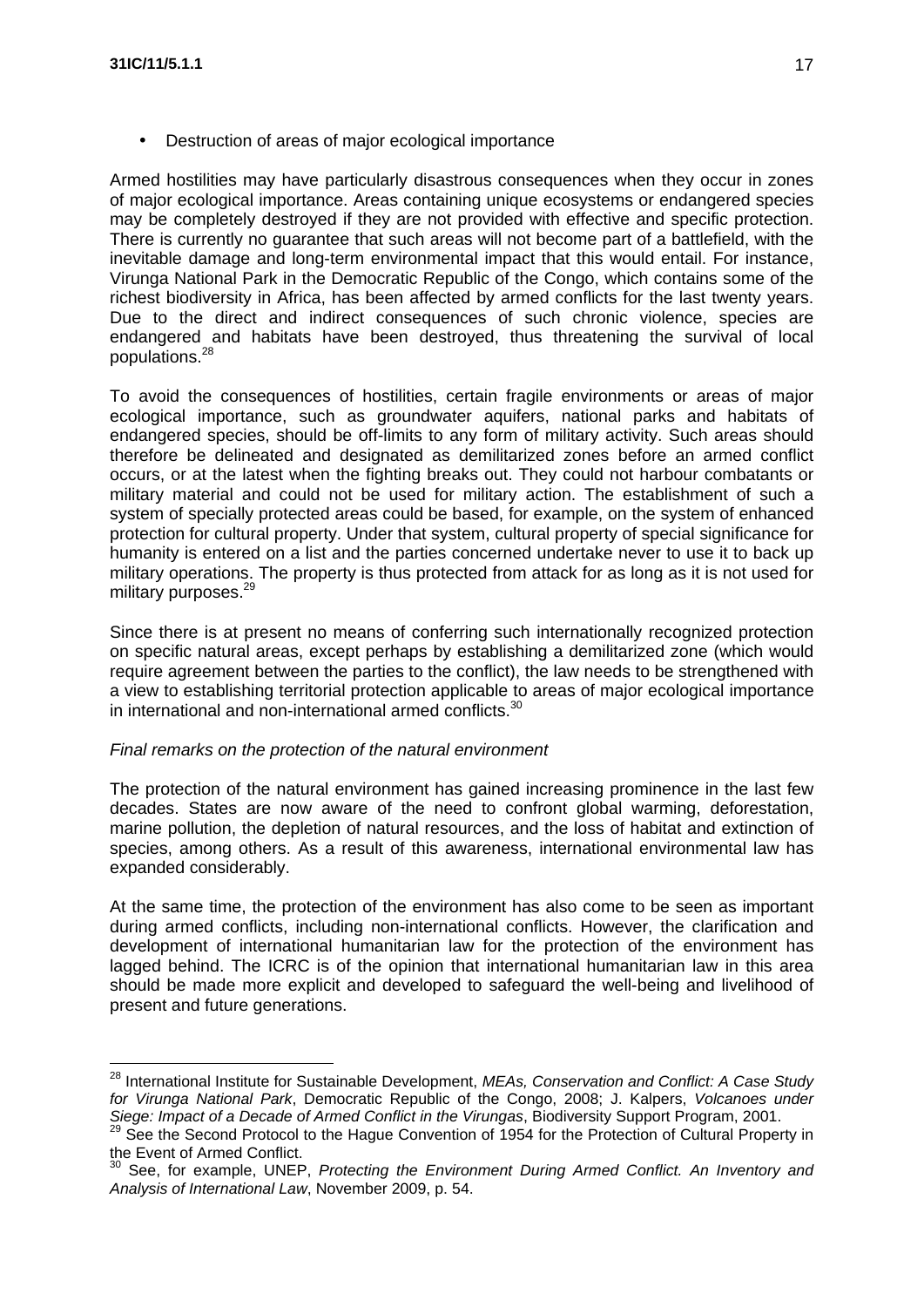## **4. Protection of internally displaced persons**

#### *Introduction*

One of the most common consequences of armed conflict today is that so many people are forced to flee their homes. This mass disruption in people's lives is a matter of growing concern on every continent. It is estimated that over 27 million people were displaced worldwide in 2010,<sup>31</sup> many of them as a result of non-international armed conflicts. A 2009 ICRC survey that interviewed people driven from their homes by a number of conflicts around the world revealed the staggering scale of displacement – more than half of all people affected by armed hostilities are forced to flee $32$ . As the ICRC president put it, "internal displacement poses one of the most daunting humanitarian challenges of today".<sup>33</sup>

People displaced within their country, or internally displaced persons (IDPs), are commonly defined as "persons or groups of persons who have been forced or obliged to flee their homes or places of habitual residence, in particular as a result of or in order to avoid the effects of armed conflict, situations of generalized violence, violations of human rights or natural human-made disasters, and who have not crossed an internationally recognized border<sup>34</sup>. The ICRC study focused on people displaced within the context of armed conflict.

In the last decade, non-international armed conflicts have caused the majority of new displacements. Today, over half of the world's IDPs are to be found in five countries affected by such strife: Sudan, Colombia, Iraq, the Democratic Republic of the Congo and Somalia. In the course of its operations for IDPs in those countries and others,<sup>35</sup> the ICRC has identified recurrent problems of humanitarian concern affecting IDPs. Although international humanitarian law protects these people as civilians, the legal rules clearly do not take account (or take only insufficient account) of those problems. Obstacles to freedom of movement and voluntary return or resettlement, infringements of the civilian character of IDP camps, and the absence of mechanisms for individuals or compensation for lost property, are all problems IDPs face every day and for which international humanitarian law provides the parties to the conflict with few specific guidelines.

There have, it is true, been significant legal developments in protection for IDPs since the end of the 1990s.<sup>36</sup> Most of the reference texts are nevertheless weak from the legal point of view. The *Guiding Principles on Internal Displacement*, for example, the main reference text, are non-binding. And while the 2009 *African Union Convention for the Protection and Assistance of Internally Displaced Persons in Africa* represents a huge step forward for the protection of IDPs in Africa, it is regional rather than universal in scope. Customary

<sup>31</sup> Internal Displacement Monitoring Centre and Norwegian Refugee Council, *Internal Displacement: Global Overview of Trends and Developments in 2010*, March 2011, p. 8.

<sup>32</sup> *Our world. Views from the field,* IPSOS/ICRC, 2009*.*

<sup>33</sup> *Internal Displacement in Armed Conflict – Facing up to the Challenges,* ICRC Report, November 2009.

<sup>34</sup> *Guiding Principles on Internal Displacement,* E/CN.4/1998/53/Add.2, 11 February 1998, para. 2.

<sup>&</sup>lt;sup>35</sup> Given its mandate, the ICRC has been present in these countries for years. Its humanitarian work is guided by the degree of vulnerability and the essential needs of all people affected by armed hostilities, including IDPs, who are protected by international humanitarian law as civilians. Protecting and assisting these persons therefore naturally lies at the heart of the ICRC's mandate and activities.

 $\overline{3}$  Examples are the UN Guiding Principles on Internal Displacement (1998), the universal ratification of the 1949 Geneva Conventions, an increase in ratifications of the main human rights treaties and of the 1977 Protocols additional to the Geneva Conventions, the adoption of the Rome Statute of the International Criminal Court, clarifications of the customary rules of international humanitarian law, and the adoption of the African Union Convention for the Protection and Assistance of Internally Displaced Persons in Africa (Kampala Convention) (2009).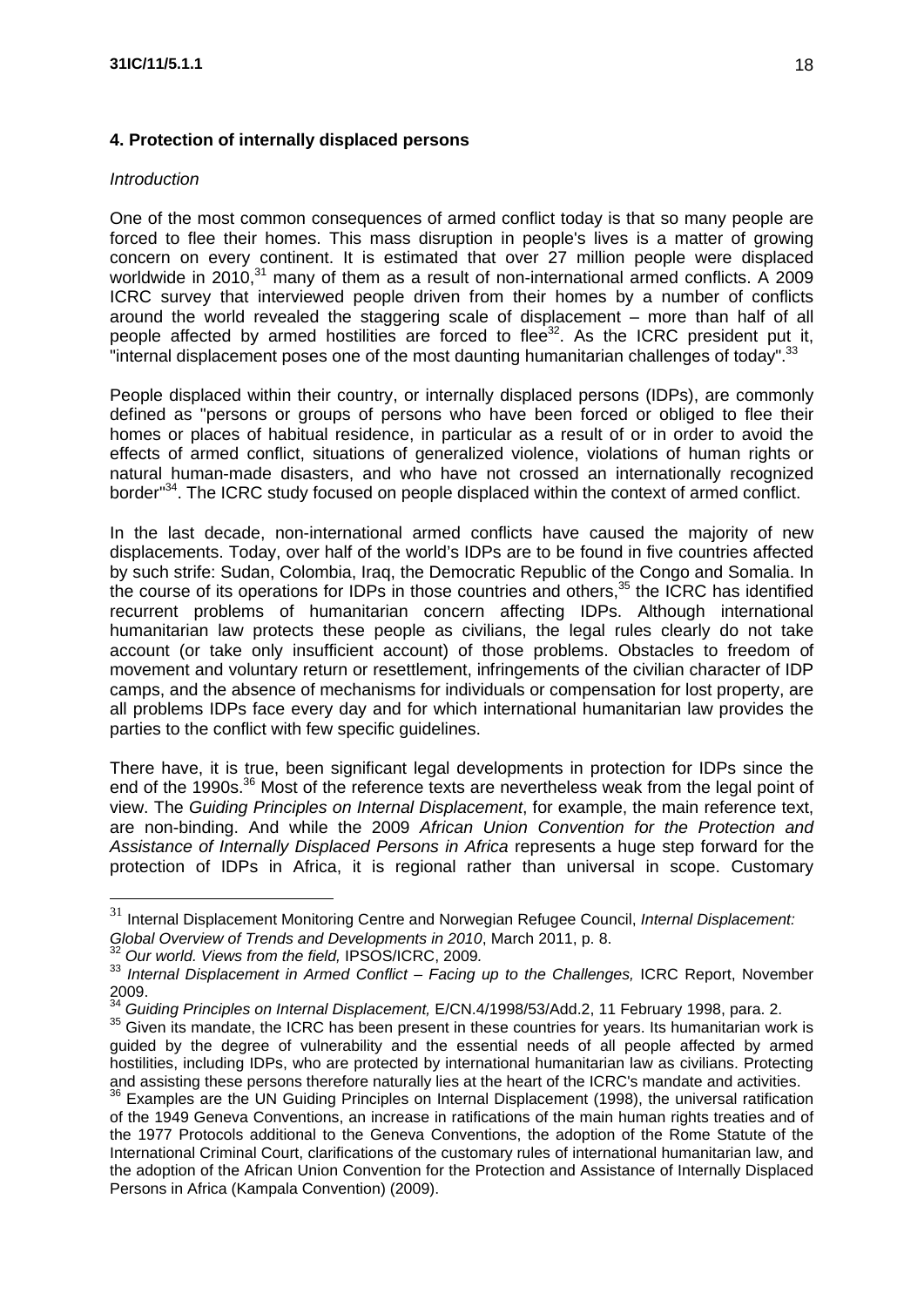international humanitarian law contains specific rules on internal displacement, but those rules, which are five in number, cannot be considered a sufficient response to all the serious problems of humanitarian concern faced by millions of IDPs.

Before discussing some of the humanitarian and legal concerns, it must be recalled that violations of international humanitarian law are the most common cause of internal displacement in armed conflict. Preventing violations is therefore, logically, the best means of preventing displacement from occurring in the first place. If the parties to conflicts respected the basic rules of international humanitarian law, much of the displacement and suffering caused to IDPs and other people affected by hostilities could be prevented. Nevertheless, the ICRC also feels that the issues listed below are ones for which there is a shortage or total absence of treaty rules and that they give rise to specific protection problems affecting IDPs.

#### *Humanitarian and legal concerns*

• Freedom of movement

Displacement can be a way of coping with the consequences of armed hostilities. Frequently, however, although people want to flee the fighting or violations of international humanitarian law, the warring parties do not allow them to leave. While not necessarily unlawful, some restrictions of movement (e.g. curfews) can make flight difficult; often, however, the obstacles placed in the way by the parties to the conflict are arbitrary and put the people concerned in danger. Also, once people are displaced, they may be confined to a camp, a village or another area, and thus be prevented from moving further away from the conflict, or from going about their daily lives and finding work. Moreover, IDPs are often relocated while displaced, or forcibly returned to their homes without being given adequate information or meaningful options.

International humanitarian law does not contain a general right to "freedom of movement". The prohibition on forced displacement set down in Article 17 of Protocol II additional to the Geneva Conventions concentrates on the right *not to be compelled* without justification to leave one's place of residence or one's country. It does not contain a right to leave one's place of residence or to move to another part of the country, and yet that right is essential to allow people to flee combat zones.<sup>37</sup> Furthermore, there are no provisions guaranteeing the right to freely enter and leave camps or other restricted areas. It would therefore seem necessary to draw up specific provisions on freedom of movement in order to allow civilians to flee from the consequences of armed hostilities and, though displaced, to continue leading a life that is as normal as possible.

• Family unity

Displacement, particularly when triggered by armed conflict, causes disruption, and new or exacerbated vulnerabilities. In particular women, children, the elderly and disabled people are more vulnerable to acts of violence when separated from family and community.

While international humanitarian law protects IDPs from all acts of violence, Article 3 common to the Geneva Conventions and Additional Protocol II does not stipulate that, in the event of transfer, members of the same family are not to be separated. Provisions protecting family unity would allow each family to play its vital role in the emotional and material support of its members as they confront the challenges of displacement.

 $37$  Freedom of movement exists in international human rights law (see Article 12 of the International Covenant on Civil and Political Rights), but it is subject to a number of limitations. It may be derogated from in time of armed conflict and is binding only on States.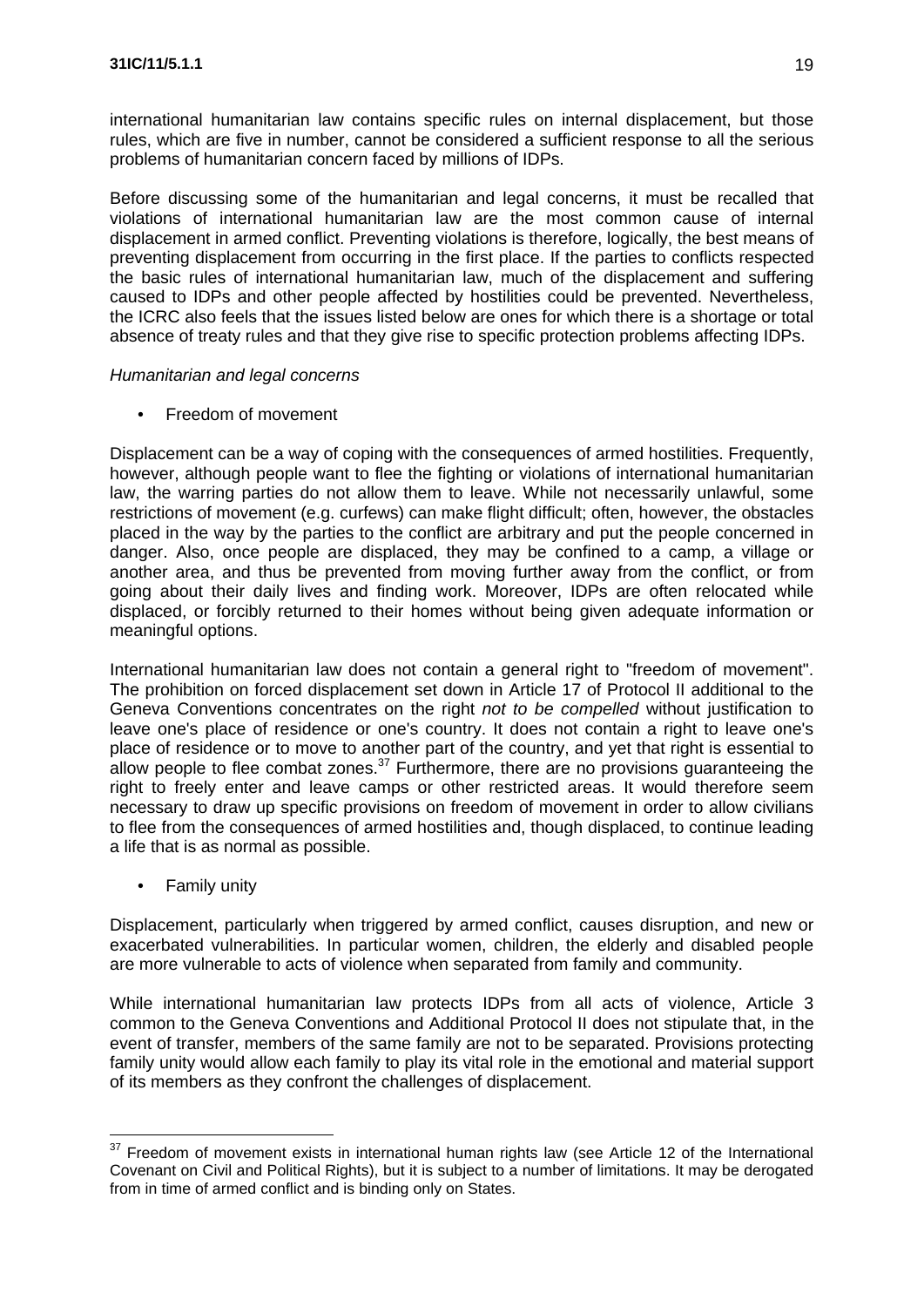• Return or resettlement (voluntary and forced)

The plight of IDPs can be further exacerbated when they are displaced for many years and cannot return to their homes or places of usual residence, or find another lasting solution. Their property may have been destroyed or taken by others, their land may be occupied or unusable as a result of the hostilities, or they may fear reprisals if they return. Integration into the community where the IDPs have been staying might be problematic if they face hostility there or if they are not allowed by the authorities to remain there. It can happen that IDPs are sent back to their homes, even though the situation might still be dangerous for them. Some people do not want to return but rather to relocate to another place, but are not allowed to do so. In the ICRC's opinion, it is essential in such situations for the authorities to take the necessary measures, within the limits of their means, to facilitate all possible solutions.

Although treaty law governing non-international armed conflicts does not contain an explicit right to return, a rule of customary international humanitarian law accords this right.<sup>38</sup> This customary rule notwithstanding, the legal framework needs to be supplemented on this point. There is no mention of a positive duty on the part of the parties to conflict to take all feasible measures to facilitate voluntary, dignified and safe return. Depending on the circumstances and the capacities of the parties to the conflict, such measures could include mine-clearance, restoration of essential services, aid to meet urgent needs (shelter, food, water, medical care), the provision of construction tools, household items, farm implements and seeds, the repair of schools, health care facilities and markets, occupational training programmes and allowing visits prior to return. While forced returns or resettlement are certainly in many cases contrary to certain rules of international humanitarian law, they are not explicitly prohibited by the law.

Given the urgent need to find a lasting solution for the constantly growing number of persons displaced by armed conflicts, specific rules of international humanitarian law on return and resettlement would appear to be the best means of providing the parties to conflicts with clearer guidelines and thereby contributing to better protection for this extremely vulnerable group.

• Civilian character of IDP camps

While camps might be an appropriate response to massive flows of IDPs, the ICRC believes that they should be avoided as far as possible. Indeed, camps often create new needs and dependencies because people cannot provide for themselves. They may be the object of direct attacks, infiltration by armed groups, or the victims of extortion, among other things. This has been widely observed in refugee camps, and international organizations involved in displacement issues endorse the policy of maintaining the civilian character of refugee camps.<sup>39</sup>

In some cases, however, IDPs will continue to be housed in camps, especially in acute crises in which large numbers of displaced people arrive at one location. In such instances, the above-mentioned risks must be proactively managed. Of course, under general international humanitarian law, IDPs are already protected as civilians and IDP camps are protected as civilian objects, so long as they are not used for military purposes. Nonetheless, it would be advisable to set out more specific rules or standards to safeguard the civilian character of IDP camps.

• Documentation

<sup>38</sup> J.-M. Henckaerts, L. Doswald-Beck (eds), *op. cit.,* Rule 132.

<sup>39</sup> *Operational Guidelines on Maintaining the Civilian and Humanitarian Character of Asylum*, UNHCR (September 2006).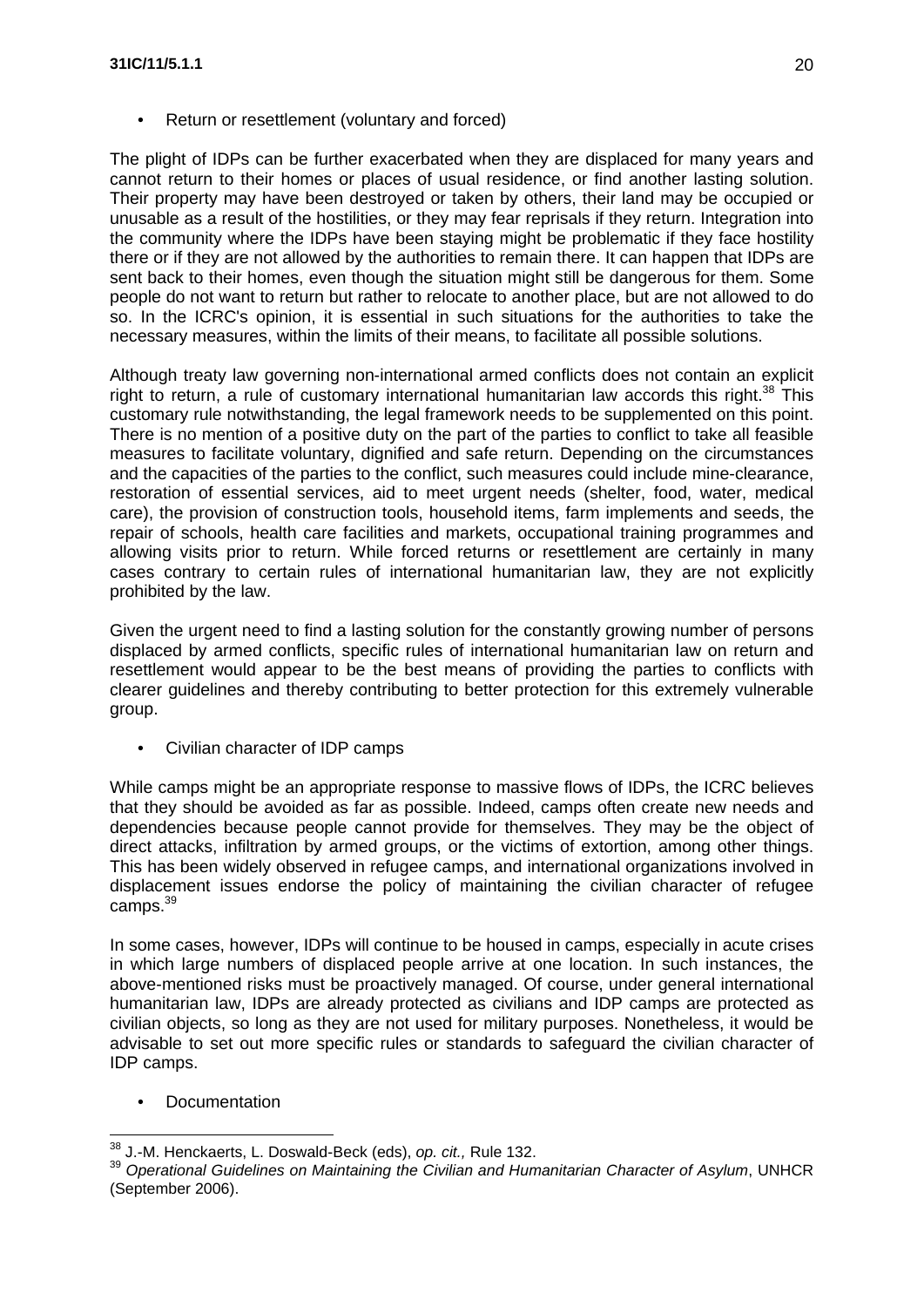Displaced persons often do not have or have lost certain papers. This can lead to all sorts of problems: they cannot prove their identity or claim property, they cannot move freely or receive social or humanitarian aid. In many situations, IDP access to benefits and legal rights depends on documents such as identity cards, passports, birth and marriage certificates, educational diplomas, certificates of health and welfare rights and property deeds. Missing documents also present an obstacle to return and to other lasting solutions, for example, in the case of disputes over property and inheritance rights. This can perpetuate the vulnerability of groups such as female-headed households and ethnic minorities whose members may traditionally be less likely to possess documented rights.

While the rules of international humanitarian law governing international armed conflicts address certain aspects of this problem, in particular with regard to children, $40$  the rules governing non-international armed conflicts do not. There is thus a need to draw up specific provisions on documentation, which will greatly diminish the range of difficulties faced by IDPs. Such provisions could require parties to armed conflicts to facilitate the issuance of new documents or the replacement of documents lost in the course of displacement, such as passports, personal identity documents, birth certificates or marriage certificates.

• Individual mechanisms, including compensation for lost property

As stated earlier, current international humanitarian does not contain any mechanisms such as the right to a remedy against violation of the law and the right to individual reparation. This is a general shortcoming that affects not just IDPs but also other victims of violations of the law. Nor does international humanitarian law provide for other mechanisms that could help mitigate the loss and suffering of IDPs and find a solution for what are sometimes large groups of people. One of the serious consequences of displacement in humanitarian terms is the loss of property. Violations of people's rights in the realm of housing, land and other property often accompany displacement. The loss of their homes and land actually deprives IDPs of their shelter and sources of livelihood. Not being able to recover their houses and their land or not being compensated for their loss clearly constitutes an obstacle to a lasting settlement.

While current international humanitarian law is silent on these issues, it is worth noting that many agreements and national laws stipulate the right to bring claims and the right to compensation. Mechanisms for the restitution of property are often post-conflict initiatives and involve both parties to the conflict. And some rules of international humanitarian law govern the period that follows a conflict, for instance regarding the search for the wounded, sick and dead (e.g. Art. 8 of Additional Protocol II) and amnesties (Art. 6(5) of Additional Protocol II). It is therefore conceivable for an instrument of international humanitarian law to create a mechanism that would be put in place after the conflict in order to facilitate lasting settlements.

#### *Final remarks on the protection of IDPs*

Violations of international humanitarian law are the most common cause of internal displacement in armed conflict. Preventing violations is therefore, logically, the best means of preventing displacement from occurring in the first place. If the parties to conflicts respected the basic rules of international humanitarian law, much of the displacement and suffering caused to IDPs and other people affected by hostilities could be prevented. Nevertheless, the ICRC also feels that the issues listed above are ones for which there is a shortage or total absence of treaty rules and that they give rise to specific protection problems affecting IDPs. On the basis of its work in behalf of IDPs in connection with armed conflicts, the ICRC

<sup>&</sup>lt;sup>40</sup> See Art. 50(2) of the Fourth Geneva Convention and Art. 78(3) of Additional Protocol I.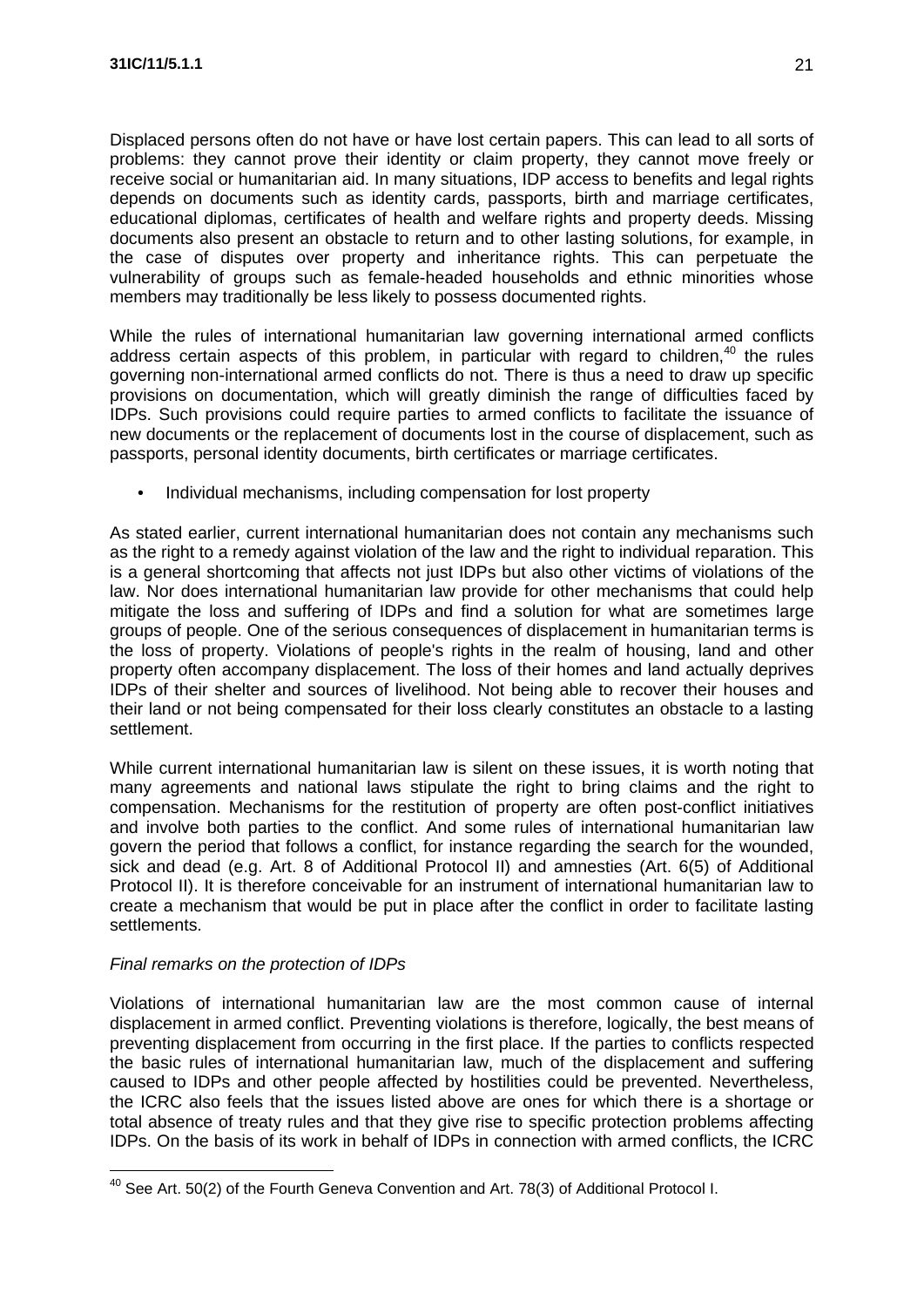believes that developments in international humanitarian law concerning displacement will have the effect of enhancing protection for IDPs. Work to that end should be undertaken with a view to strengthening existing rules and standards and should supplement the *Guiding Principles on Internal Displacement*, which are gaining in recognition. 41

## **5. The consultation on strengthening legal protection for victims of armed conflicts**

As stated in the introduction, the ICRC study on strengthening legal protection for victims of armed conflicts is the outcome of an internal process of reflection prompted by the need to ensure that international humanitarian law continues to provide a response to the problems of humanitarian concern observed in the field. The study constitutes a first step, a basis for broader discussion. To that end, the ICRC decided to launch an in-depth dialogue comprising three main stages: a) first, and as a priority, it wished to engage the States in a process of bilateral consultation, as the States must be closely associated with any undertaking to strengthen international humanitarian law; b) the dialogue will now be pursued at the 31st International Conference of the Red Cross and Red Crescent, which affords a platform for all States to express their views in a multilateral setting and will open the debate to all the components of the International Red Cross and Red Crescent Movement; c) lastly, it will have to be determined, together with the International Conference participants, in what form that dialogue should be continued with a view to obtaining proposals for tangibly improving the plight of victims of armed conflicts.

This final section concentrates of the first stage of the dialogue. It presents the results of the consultation and announces the conclusions the ICRC wishes to draw for the future.

During this stage, the ICRC took the initiative to forge bilateral contacts with a group of governments' representative of all the world's regions. It was open to engaging in dialogue with any other government wishing to take part in the process. Its aim was to determine to what extent the States shared the conclusions of the ICRC study on strengthening legal protection for victims of armed conflicts, and to collect proposals for the process by which to provide a more appropriate response to the humanitarian needs brought to light by the study.

The issues broached in the course of the consultation sparked great interest on the part of the States that took part in the exercise. Most of them provided the ICRC with in-depth comments, often in writing, on matters of both substance and process. The results of the consultation are thus a good basis for further thought at the International Conference and beyond.

As stated in the introduction, the States that participated in the consultation generally confirmed that, overall, international humanitarian law continues to provide appropriate responses to the humanitarian needs arising in armed conflicts. They agreed that, in most cases, the best means of meeting the victims' needs was to guarantee compliance with the law. Most of the States consulted also agreed on the problems of humanitarian concern set out in the ICRC study. They recognized that the four areas highlighted in the study gave rise to serious concern in practice.

Views differed, however, on the best way to meet those concerns in legal terms, and the discussion on that point therefore remains open. Some of the States consulted were in favour of developing new treaty rules. They consider that only legally binding rules in the form of international treaties will allow for genuine improvement in the situation of victims of armed conflicts. Other States, however, expressed reservations on that approach. They stressed that treaty-based rules were not necessarily the best suited for all areas and that

<sup>41</sup> E/CN.4/1998/53/Add.2, *op. cit.*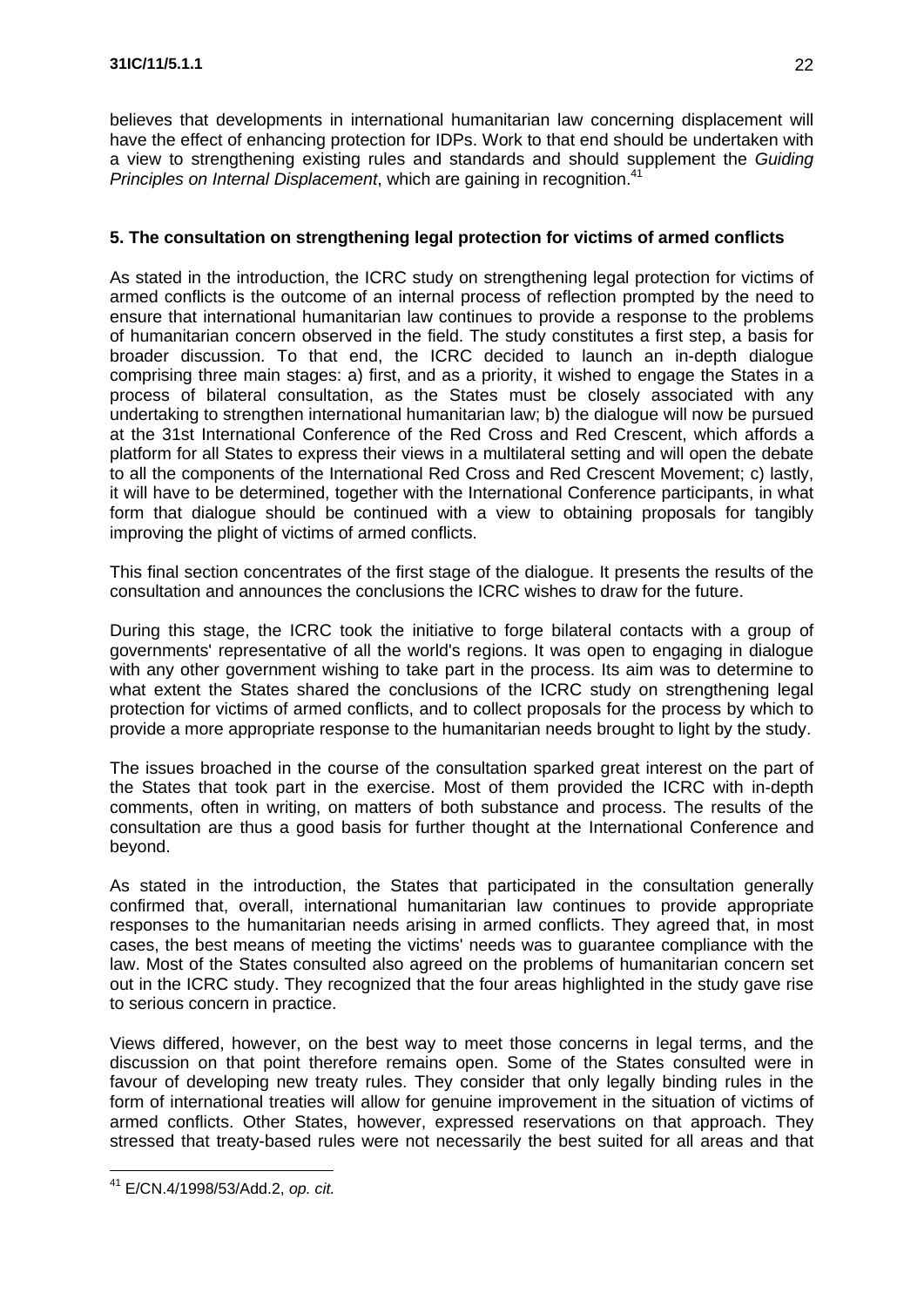other approaches, in which the priority is to strengthen international humanitarian law gradually, also had to be explored. The consultation therefore did not indicate a consensus on this point.

The States participating in the consultation also clearly indicated that it would not be realistic to work simultaneously on all four areas identified, and that priorities should be set. In their view, future discussions should concentrate on the topics able to spark the greatest interest among States. The results of the bilateral consultation should therefore be scrutinized with an eye to each of the areas proposed by the ICRC.

a) Almost all the States consulted clearly recognized that international humanitarian law had to be strengthened to provide better *protection for persons deprived of liberty*. They acknowledged that the legal rules, as they currently exist, do not provide a response to all the humanitarian needs arising in contemporary armed conflicts. Several of those States stressed the need to ensure better legal protection for persons detained for security reasons in non-international armed conflicts. Clear legal guidelines are needed to prevent arbitrary detention; those guidelines should stipulate the grounds on which such measures can be taken in a non-international armed conflict and the applicable procedural guarantees. With this in mind, several States referred to the principles and safeguards proposed by the ICRC in 2005, on the basis of international humanitarian law and international human rights law, and indicated that those principles and safeguards could constitute an adequate basis on which to start strengthening the law on those points in the future. Some States also recognized that it was time to examine the risks to which detainees were exposed when they were transferred from one authority to another. Others expressed an interest in taking account of the specific needs of certain categories of people in detention, such as women, children, the elderly and the disabled.

The consultation also served to confirm that certain fundamental questions will have to be discussed during the process of strengthening international humanitarian law in the area of detention. First, the rules and standards of international human rights law will have to be taken into account. Several of the States consulted emphasized the need to ensure that the two legal systems were coherent and that advances in one did not call into question the achievements of the other. Some of those States insisted on the need to take account not only of international and regional human rights treaties, but also the practice of treaty bodies and the relevant soft-law instruments.

As stated in the introduction, the ICRC is aware of the need for adequate links between international human rights law and international humanitarian law and to make sure the two bodies of law do not overlap. However, international human rights law cannot entirely make up for the deficiencies that may exist in international humanitarian law, and the ICRC remains convinced that the latter, as a universal legal regime that is binding on all the parties to a conflict and from which there can be no derogation, must be adapted as such to meet the challenges of contemporary armed conflicts.

Another fundamental question broached during the consultations on this point relates to consideration of non-governmental armed groups. Several States indicated that, by strengthening the provisions of international humanitarian law relating to detention, it should be possible to clarify the obligations of all parties to conflicts, including such groups. Some States suggested that minimum standards of protection should be drawn up that it would be possible to apply realistically to all the parties.

It is true that international humanitarian law concerns both States and armed groups, which can be very different in nature. Some such groups are highly organized and control territory, while others have rudimentary structures and limited means. It may therefore appear difficult to strengthen international humanitarian law in such a way that it would apply to all of them. If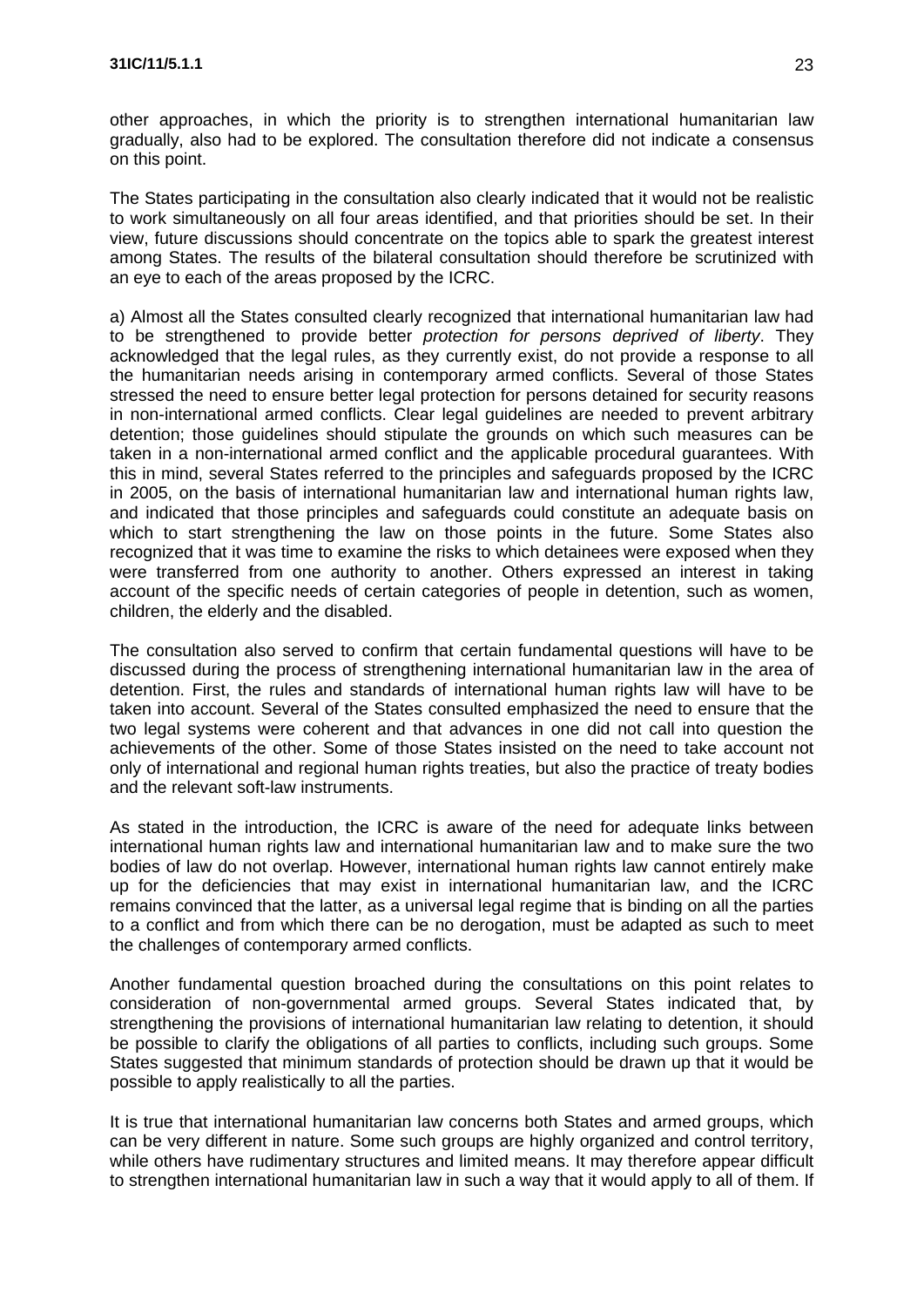the legal regime drawn up is too detailed, the risk is that requirements will be established that most non-governmental armed groups are unable to meet, in particular those that do not have the capacity to control territory or run government institutions. On the other hand, if the rules and standards applicable in non-international armed conflicts are made so flexible that they can be adapted to the capacities of all armed groups, including the least organized, the risk is that the resulting level of protection will be insufficient.

This is not a new challenge, however, and similar considerations have been borne in mind in past efforts to develop international humanitarian law. Experience has shown that the legal system allows some account to be taken of the differences between governmental and nongovernmental parties. The obligations arising from this legal system are not all worded in absolute terms and even afford, in certain cases, some flexibility.<sup>42</sup> This could also be the case for the future strengthening of international humanitarian law, if necessary.

The consultation also brought to light that future discussions on detention should, obviously, take account of other ongoing processes on the same subject, so as to ensure that different initiatives complement each other. Some States mentioned the Copenhagen Process on the Handling of Detainees in International Military Operations.<sup>43</sup> The process is coordinated by the Danish government and brings together a group of States and organizations directly concerned by the matter. Its aim is to draw up shared legal and operational standards for protection of persons detained as a result of international military operations while guaranteeing that the operations remain effective.

Although it shares this concern, the ICRC remains convinced that, no matter what the results of the ongoing processes, it is indispensable to continue giving thought to the protection for persons deprived of liberty. The scope of the ICRC initiative is broader than that of the Copenhagen Process, in that it covers all forms of non-international armed conflict, not only those involving the participation of multinational forces. Furthermore, the ICRC considers that certain problems of humanitarian concern cannot be properly dealt with in practice simply by reworking shared legal and operational standards. Some of the gaps in the existing applicable law require the preparation of new legal solutions. The ICRC initiative and the Copenhagen Process therefore complement each other.

b) Most of the States that took part in the consultation also indicated that *monitoring compliance with international humanitarian law* should also be discussed in depth, with a view to strengthening the law. Insofar as those States concede that failure to respect existing rules is one of the main causes of the suffering inflicted in armed conflicts, they feel it is essential to improve the mechanisms for inciting the belligerents to meet their obligations the credibility of international humanitarian law is at stake. Those States also recognize that most of the mechanisms established under this legal framework have so far proven to be inadequate. They observed in particular that the procedures for supervising the parties to armed conflicts have rarely been used in practice. They also admitted that the mechanisms set up under legal frameworks other than international humanitarian law also have their limits.

In terms of possible solutions, it has been recalled on several occasions that all options should be closely studied. Some States consider that the tools already existing in international humanitarian law should be strengthened, in order to ensure that they function properly. Such could be the case of the International Humanitarian Fact-Finding Commission

<sup>&</sup>lt;sup>42</sup> Additional Protocol II, for example, sets forth a list of obligations that must be respected by the authorities responsible for the internment or detention of persons deprived of their liberty for reasons related to a non-international armed conflict as defined in the Protocol. The Protocol specifies that the authorities are bound "within the limits of their capabilities" (Art. 5(2)).

<sup>43</sup> A Danish government initiative.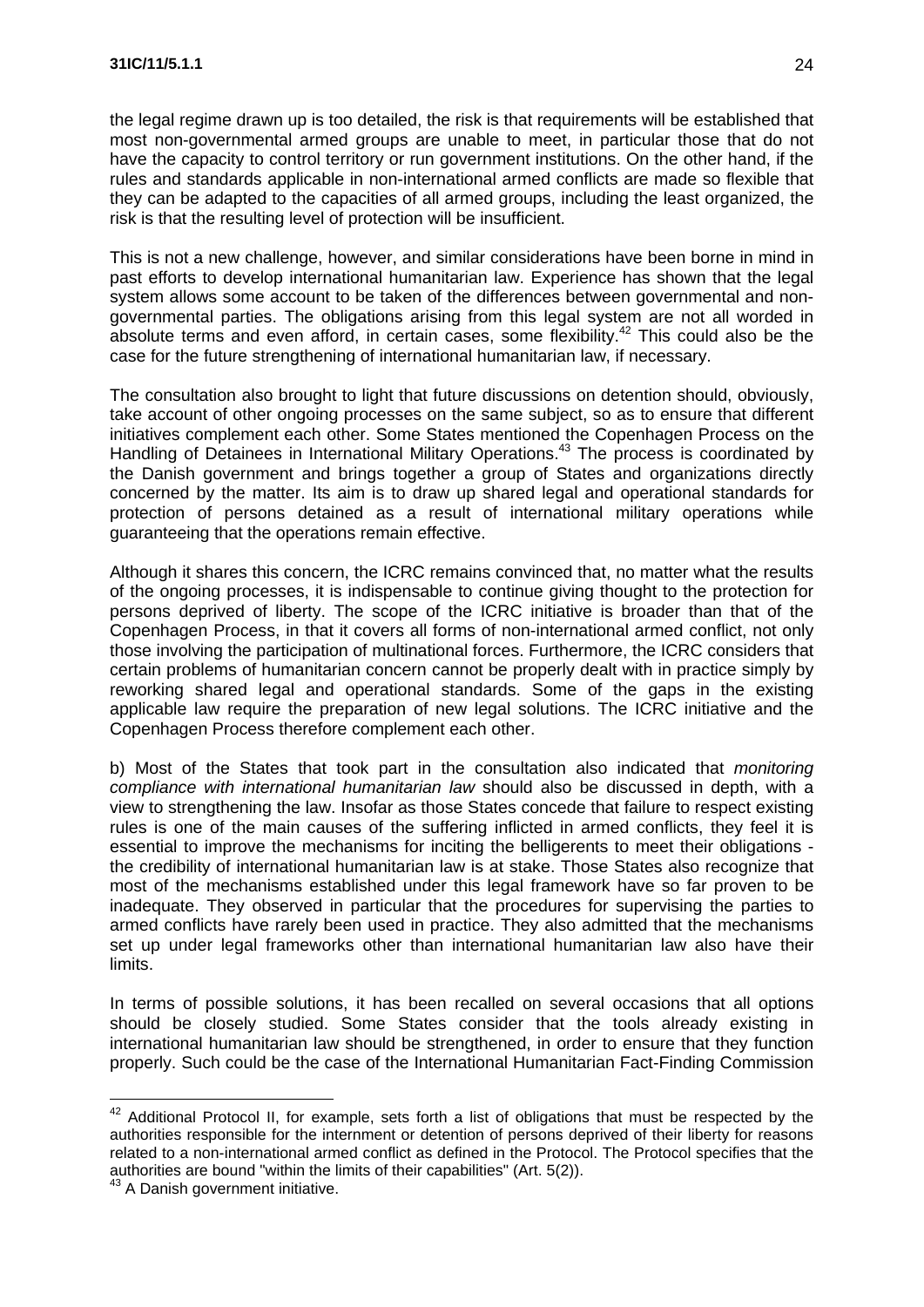established in application of Article 90 of Additional Protocol I. Others believe that alternative solutions could be studied, including the possibility to set up a new mechanism. The question then is that mechanism's institutional point of attachment; while the bodies in charge of ensuring respect for human rights were developed in the framework of international and regional organizations, this has not been the case traditionally for the mechanisms of international humanitarian law.

No matter what option is decided on, the States that took part in the consultation stressed that any mechanism to monitor compliance with international humanitarian law should be independent with regard to its working procedures and the adoption of its conclusions. The politicization of procedures is perceived in many quarters as a major risk to the credibility and effectiveness of international humanitarian law. It has also been mooted that it should be possible to open a procedure independently, i.e. without the consent of the parties to conflicts. This would eliminate the risk of the procedure being blocked from the word go.

The States that took part in the consultation also raised questions that require further consideration in the light of future research and consultation on the matter of monitoring respect for international humanitarian law. Some of them insisted on the need to explore the impact that strengthening international humanitarian law in this regard would have on respect for State sovereignty. Others asked for more substantive discussion of the implications for non-governmental armed groups.

This interest in reinforcing monitoring of compliance with international humanitarian law nevertheless does not seem to extend to *reparation* for the victims of armed conflicts. Several States, it is true, considered that the subject raises major humanitarian issues and acknowledged that the existing law is insufficient. They underscored that consideration should be given to the various forms of reparation that could be made following violations of the international rules applicable in armed conflicts. They confirmed that financial compensation was not the only possible solution, but that other options should also be considered (satisfaction, reintegration, etc.). They also specified that it was not always possible to award individual reparation and that the possibility of providing for collective remedies should therefore be explored. Lastly, they recalled that any initiative on the matter should be based on existing rules and standards, in particular the *Basic Principles and Guidelines on the Right to a Remedy and Reparation for Victims of Gross Violations of International Human Rights Law and Serious Violations of International Humanitarian Law.*<sup>44</sup> These States thus confirm the essential points made in the conclusions on this subject in the ICRC study on strengthening legal protection for victims of armed conflicts.

Other States, on the other hand, expressed clear reservations about reparations and do not appear to consider that this is presently a priority when it comes to developing the law. They appear to favour a more pragmatic approach to the question, and insist on the need for the States to have some leeway when it comes to taking account of the harm caused by armed conflicts. Some States that took part in the consultation believe, moreover, that the question of reparation should be dealt with first and foremost in national procedures, particular in the case of armed conflicts that are not international in nature.

c) Views differ on *protection of the natural environment* in armed conflicts. The consultation brought to light no clear trend in favour of one or the other possible options. The reactions fall into three main groups.

- Several States agreed with the ICRC: they feel that this is a fundamental subject whose humanitarian aspects concern not just the populations directly affected by armed conflicts, but potentially the future of humanity. Some of them showed a clear interest in strengthening

<sup>&</sup>lt;sup>44</sup> United Nations General Assembly resolution 60/147 (2005).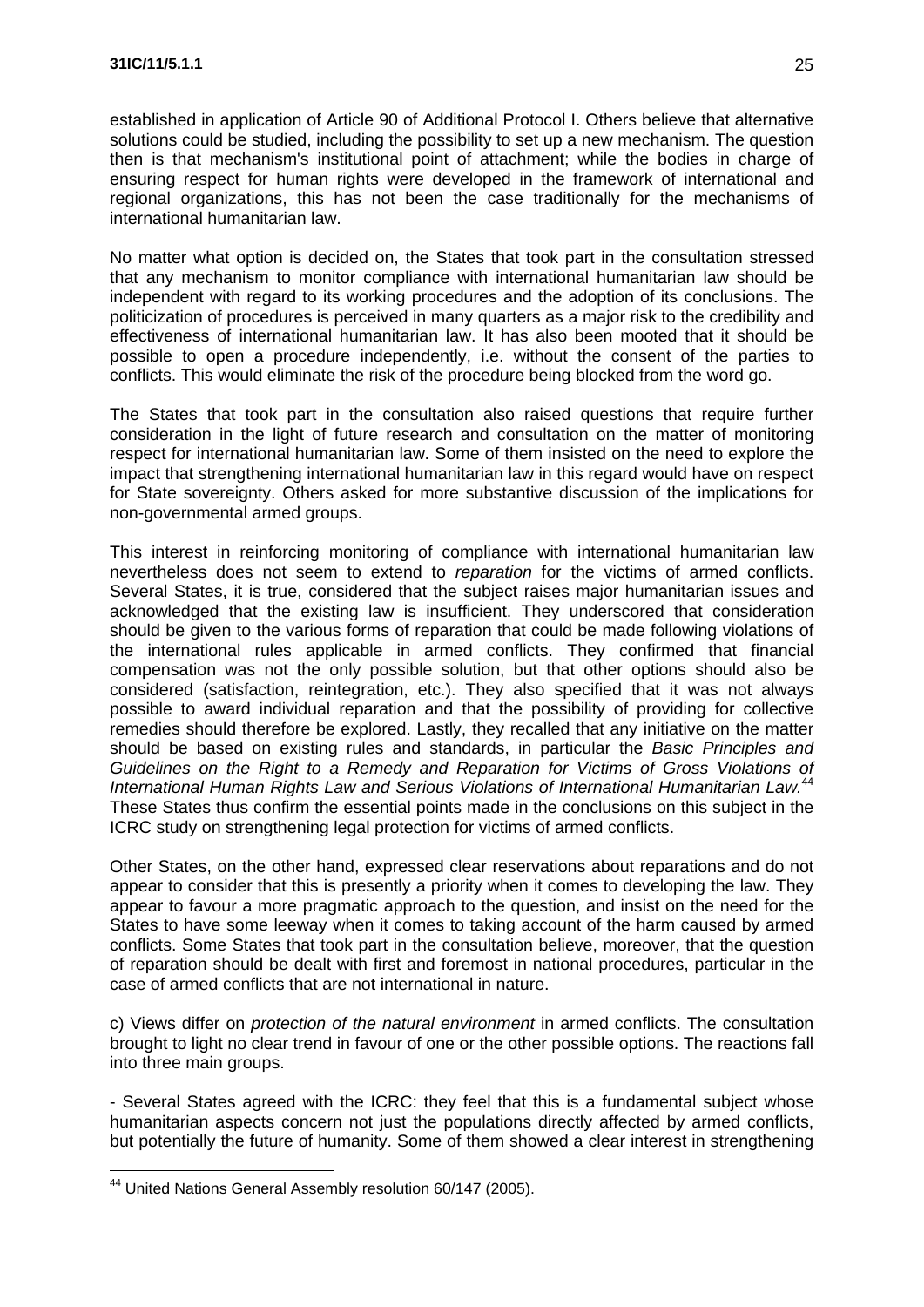international humanitarian law on this point, and in some cases even spoke of the possibility of developing treaty rules.

- Other States, however, expressed reservations. Some feared that overly specific rules would undermine the capacity of their armed forces to conduct their missions. Some also considered that the establishment of demilitarized zones aimed at protecting areas of major ecological importance would be abused by belligerents to shield themselves from enemy attack.

- A number of States adopted an intermediate position. Some of them felt that the humanitarian aspects and risks arising from the impact of armed conflicts on the natural environment are not yet sufficiently well known. They believe it is important to obtain a better understanding of that reality before considering the possibility of strengthening the international legal framework, and therefore suggest that meetings be organized at some future date so that specialists from various fields can share their knowledge. The aim would be to obtain a clearer reading of the results of the empirical research conducted to date. Lastly, some States consider that the relevant rules exist - and that it is therefore not necessary to adopt new ones - but that the question of compliance with those rules bears further examination. They recommend that room be made for reflection by the various players concerned, allowing them to share their concerns and exchange their impressions with a view to identifying best practices liable to be repeated in different contexts. It was suggested, for example, that the States be given the opportunity to share their experience of environmental protection in military operations.

In short, the consultation showed that the States were apparently not yet ready to undertake an exercise aimed at strengthening the international law protecting the natural environment in time of armed conflict. For the time being, it is important to continue researching the issue with a view to acquiring better knowledge of its implications in humanitarian terms and of practices at operational level.

d) Lastly, the consultation showed that the question of *internally displaced persons* is a source of major concern to the States, most of which stressed that better account had to be taken of the matter at international level and that work had to be done to reinforce the protection of the people concerned. This implies the introduction of measures to prevent internal displacement, respond to the protection and assistance needs of the people concerned and provide lasting solutions able to bring a halt to the phenomenon in satisfactory conditions.

Some of the States consulted agreed with the ICRC's conclusion that the effort should involve reflection on how to strengthen existing rules. They underscored that a process of discussion should focus on mechanisms for facilitating the return or resettlement of IDPs, the preservation of the civilian character of IDP camps and compensation for loss of material goods as a result of displacement.

However, an important number of States indicated that strengthening the applicable legal framework was not a priority at this stage, but that efforts to enhance the protection of IDPs should focus on promotion of existing rules, including the relevant international humanitarian law and human rights rules, and of the 1998 *Guiding Principles on Internal Displacement*.

Given the results of the consultation, le CICR considers that the next stage of the dialogue on strengthening legal protection for victims of armed conflicts should give precedence to *protection for persons deprived of liberty* and *international mechanisms for monitoring compliance with international humanitarian law*. Those are the two subjects that sparked the greatest interest among the States. The ICRC will base its future work on this project on this conclusion. It is ready to engage in dialogue with all the parties concerned and to make its